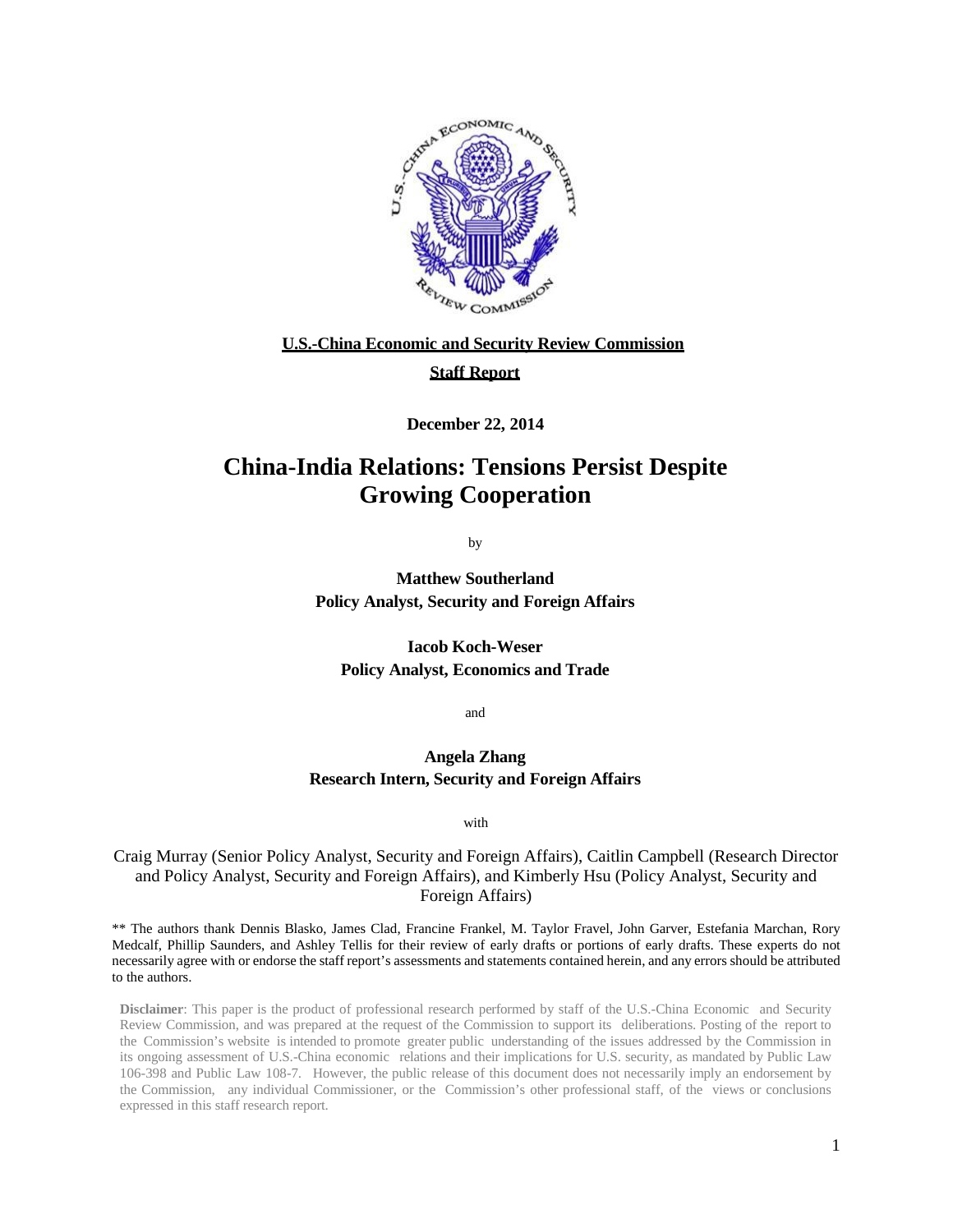## **Executive Summary**

Despite growing bilateral cooperation between China and India, sources of tension in the relationship remain and in some cases are becoming more pronounced. In the security realm, continued occurrences of Chinese soldiers crossing into disputed areas of the China-India border and China's growing presence in the Indian Ocean are sources of friction in China-India relations. In the economic realm, India has a large trade imbalance with China, due to the distortionary effects of China's economic policy, Chinese competitiveness in export-oriented industries, and India's economic and institutional problems.

Meanwhile, the 2012-2013 leadership transition in China and the 2014 election of Prime Minister Narendra Modi in India have increased potential for bilateral cooperation. The two countries seek to work together on a growing number of issues, including stability in Afghanistan and climate change. In addition, during Chinese President Xi Jinping's visit to India in September 2014, China pledged to invest in Indian industrial parks and high-speed rail infrastructure. China and India also are collaborating in multilateral forums and institutions, such as the summits of Brazil, Russia, India, China, and South Africa (BRICS) and the new BRICS development bank.

Although both governments seek to reduce tension in the relationship, the potential for competition, miscalculation, and conflict between the two countries persists. For the United States, Prime Minister Modi's election and India's evolving strategic calculations have important implications for U.S. security interests, and may present opportunities for greater U.S.-India military and security cooperation. The United States also could cooperate with India to promote a greater balance of economic power in the Asia Pacific region, encourage improved market access in China, promote Chinese compliance with its World Trade Organization (WTO) obligations, and enhance global energy security.

## **Overview of the China-India Relationship**

Although China and India have been strategic rivals since the mid-twentieth century, in recent years China has become India's largest trading partner and the Indian government is now more supportive of Chinese investment, which is limited but growing.<sup>[1](#page-19-0)</sup> Like many other Asian states, India faces the challenge of balancing its desire to expand economic ties with China with its apprehension about China's strategic intentions, particularly along the disputed China-India border and in the Indian Ocean.

The two countries' leaders have sought to reduce bilateral tensions. [2](#page-19-1) The 2012-2013 leadership transition in China and the 2014 election of Prime Minister Modi in India present new opportunities for cooperation.<sup>[3](#page-19-2)</sup> However, despite cooperative initiatives and official statements emphasizing positive areas of the relationship,<sup>[4](#page-19-3)</sup> Asia's two largest rising powers, both of whom possess nuclear weapons, distrust each other, and each is sensitive to the other operating in its respective area of influence.<sup>[5](#page-19-4)</sup> In the security realm, major sources of tension in the relationship are the China-India border dispute, China's activities in the Indian Ocean, China-Pakistan relations, and Tibet. In the economic realm, India faces an increasingly unbalanced trade relationship with China, and the two countries are competing for access to energy supplies.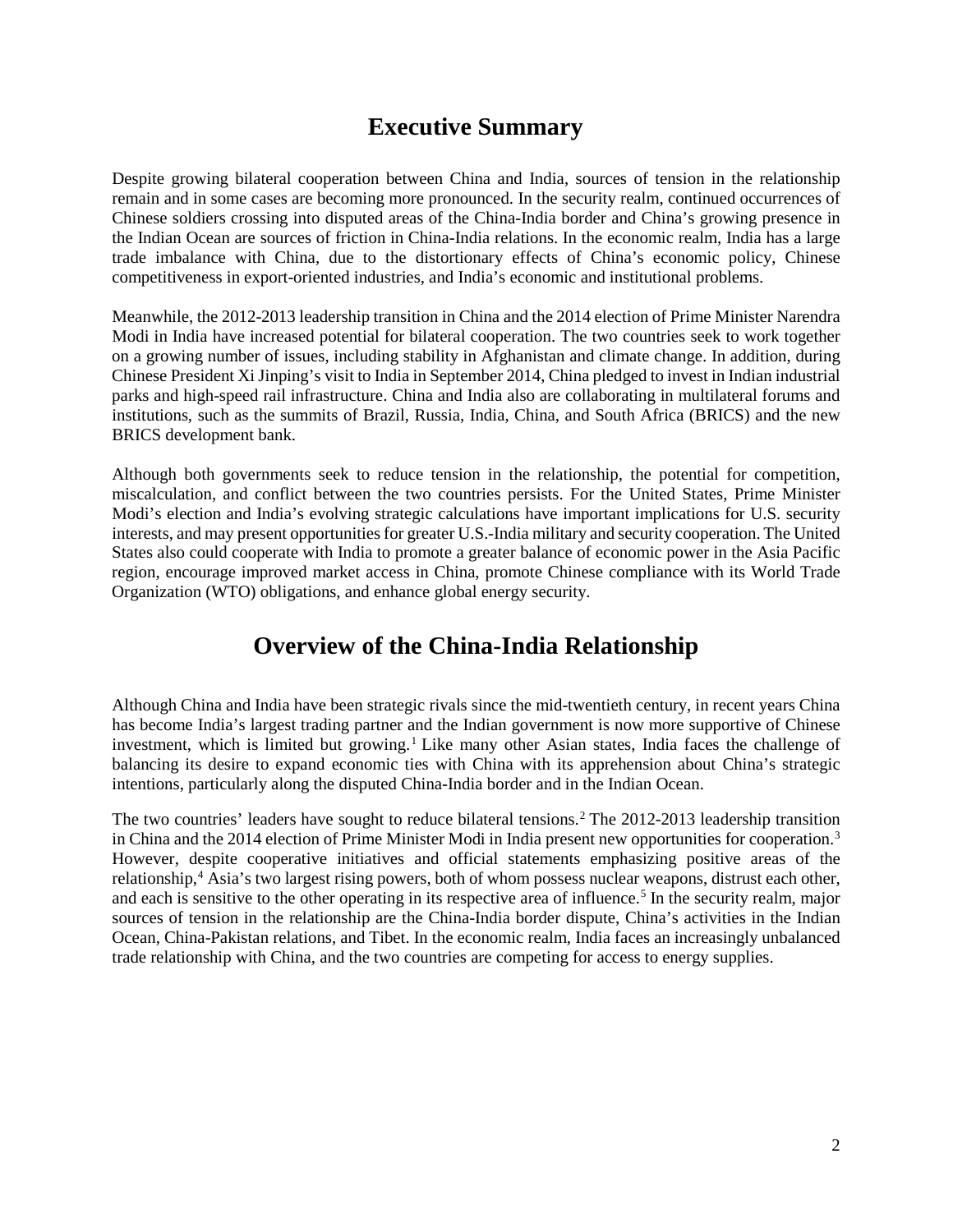## **Areas of Tension**

### **China-India Border Dispute**

The chief irritant between China and India is their disputed border in the Himalayas, where a Line of Actual Control (LAC)[\\*](#page-2-0) demarcates an effective boundary. The LAC runs along the southern part of the Aksai Chin region, the northern part of Sikkim State, and the northern part of Arunachal Pradesh State (see Figure 1).





*Source:* Alyssa Ayers, "China's Mixed Messages to India," *Asia Unbound* (Council on Foreign Relations Blog), September 17, 2014. *http://blogs.cfr.org/asia/2014/09/17/chinas-mixed-messages-to-india/.* Adapted by the authors.

China and India engaged in a war and several smaller confrontations between 1962 and the mid-to-late 1980s. India suffered a humiliating defeat in 1962 when China launched a month-long attack into Arunachal Pradesh and the Ladakh region. The two countries had several small military confrontations along their shared border over the next 25 years and in 198[6](#page-20-0)-1987 came close to another war.<sup>6</sup>

<span id="page-2-0"></span><sup>\*</sup> China and India informally delineated the LAC following the ceasefire that ended the Sino-Indian war of 1962. The two countries officially accepted the LAC in a bilateral agreement in 1993. The LAC, however, is ill-defined, in part due to the complex topography of the Ladakh region. India and China have different perceptions of the demarcation set by the LAC and have yet to negotiate an official boundary. R. L. Bahtia and Tang Jiaxuan, "Agreement on the Maintenance of Peace along the Line of Actual Control in the India-China Border," (Stimson Center, September 7, 1993). *http://www.stimson.org/research-pages/agreement-onthe-maintenance-of-peace-along-the-line-of-actual-control-in-the-india-china-border/*; Michelle FlorCruz, "Line of Actual Control: China and India Again Squabbling over Disputed Himalayan Border," *International Business Times*, May 3, 2013. *http://www.ibtimes.com/line-actual-control-china-india-again-squabbling-over-disputed-himalayan-border-1236401*; Raja Mohan, *The Sino-Indian Border Dispute and Asian Security* (Strategic and Defense Studies Center, June 2013). *http://ips.cap.anu.edu.au/sites/default/files/COG7.pdf;* and Hongzhou Zhang and Mingjiang Li, "Sino-Indian Border Disputes," *Institute for International Political Studies* 181 (June 2013) 1-9. *http://www.ispionline.it/sites/default/files/pubblicazioni/analysis\_181\_2013.pdf.*  $\overline{\phantom{a}}$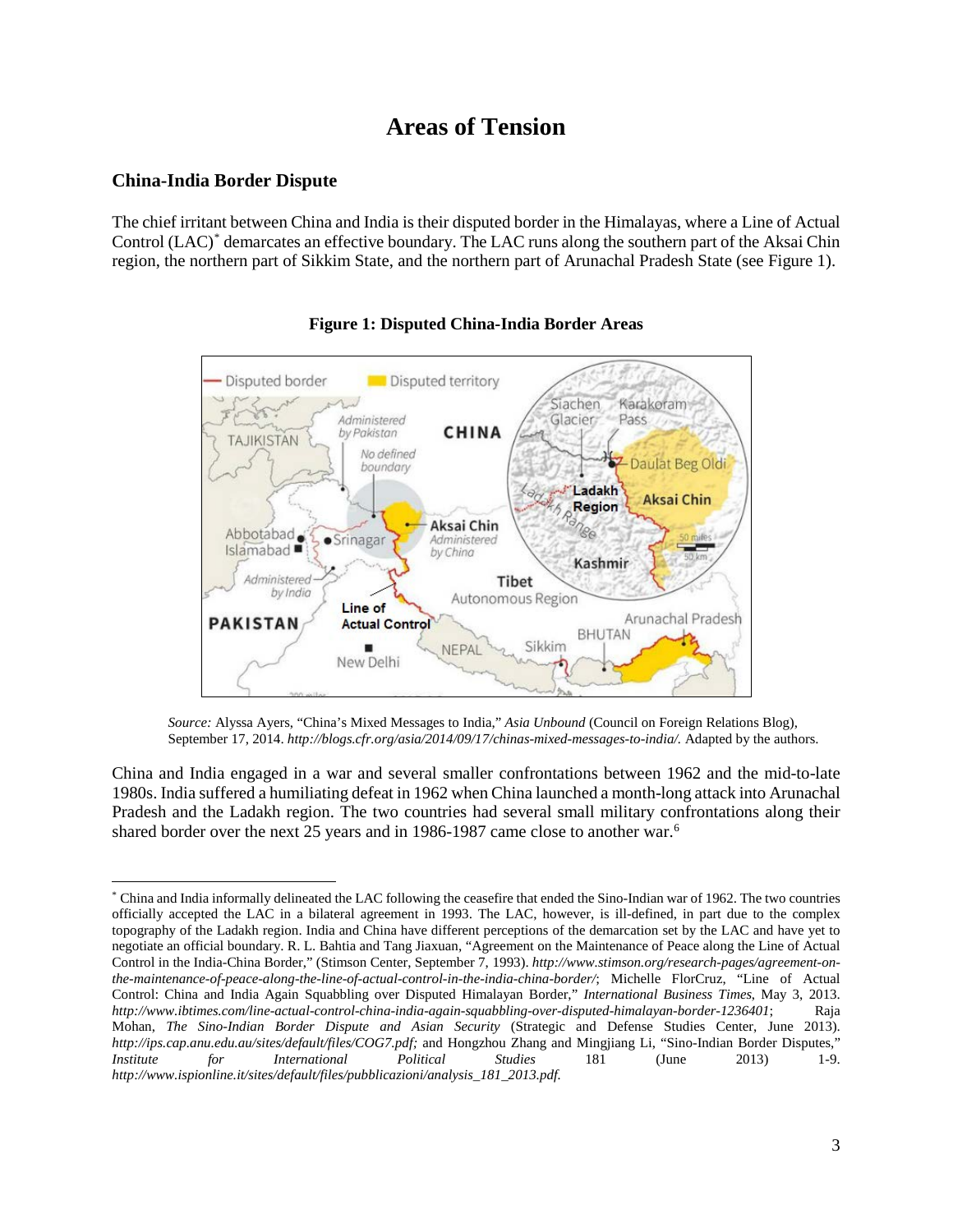Beijing and New Delhi agreed to border management protocols in the mid-1990s, and reached additional agreements in 2005 and 2013 that established rules of conduct and confidence building measures between their militaries. Nevertheless, low-level confrontations between border patrols continue to occur. According to New Delhi, China's People's Liberation Army (PLA) soldiers frequently cross disputed portions of the LAC (more than 700 times between January 2013 and August 2014) but do not usually stay there longer than several hours. [7](#page-21-0) The Chinese government does not publicize the occurrence of Indian personnel crossing disputed portions of the LAC.

• Most recently, border tensions flared after a contingent of PLA soldiers crossed a disputed portion of the LAC on September 10, 2014 and began building a road, according to Indian media reporting.<sup>[8](#page-21-1)</sup> A standoff between the PLA and the Indian Army ensued, with both sides sending more troops to the border. The crisis ended two weeks later after the Chinese and Indian governments agreed to withdraw troops, a process that ended on September 30.<sup>[9](#page-21-2)</sup> This incident began shortly before President's Xi's visit to India, which raises questions about civil-military coordination in China.

In general, China's military capabilities and transportation infrastructure are more advanced than India's and would give China an advantage in a border conflict. However, the number of PLA combat units in the Tibet Autonomous Region (TAR) has not increased markedly in recent years. [\\*](#page-3-0) Most of the combat units in China's Chengdu and Lanzhou military regions, which likely would be called upon in a major military conflict on the border with India, are based far away in Yunnan and Sichuan provinces and the Xinjiang Uyghur Autonomous Region. [10](#page-21-3) In contrast, India is increasing its force levels near the border. This decision likely is driven by India's concern about the gap in military capabilities between the two militaries and China's rapidly developing civilian transportation infrastructure in the TAR, which could be used to transport Chinese troops and equipment to the border. To defend the LAC, Beijing relies on the ability to rapidly reinforce the relatively few PLA units permanently based in the region.

- Through exercises, PLA ground and air forces in western China continue to enhance their ability to respond to India-related contingencies. One recent exercise took place in the TAR in August 2012 and involved a mountain infantry brigade and an air force division conducting an assault on a notional enemy force.<sup>[11](#page-21-4)</sup> The PLA uses these exercises to improve its ability to overcome the challenges of operating in these remote, high-altitude areas.
- China's recent improvements in transportation infrastructure in western China would facilitate PLA troop movements and decrease PLA response time in an Indian contingency. In 2006, Beijing opened a rail line from Qinghai Province to the TAR. China recently extended the rail line farther into the TAR and plans to extend it to the China-India border by 2020. In 2013, China completed a stretch of highway to a county in the TAR near the border; the county was the last in the TAR without a highway connection.<sup>[12](#page-21-5)</sup>
- India is strengthening its military readiness for China-related contingencies by increasing the number of its forward-deployed ground and air forces and holding military exercises in the border region. The Indian Air Force (IAF) plans to deploy two additional squadrons of Su-30 fighter

l

<span id="page-3-0"></span><sup>\*</sup> PLA units conducting patrols of China's border with India are border defense units. People's Armed Police (PAP) border security units also conduct patrols of the border. These PLA and PAP units operate from outposts near the border and are usually small and lightly armed. Their primary missions are surveillance and early warning. PLA border defense units are under the command of military sub-district headquarters. PAP border units are under the command of local public security bureaus. Dennis J. Blasko, *The Chinese Army Today: Tradition and Transformation for the 21st Century*, (Oxford, UK: Routledge, 2012), pp. 27, 86; Dennis Blasko, e-mail interview with Commission staff, December 12, 2014; Dennis Blasko, "PLA Ground Force Modernization and Mission Diversification: Underway in All Military Regions," in Roy Kamphausen and Andrew Scobell eds. *Right-sizing the People's Liberation Army: Exploring the Contours of China's Military* (Carlisle, PA, U.S. Army War College, 2007), pp. 300-301.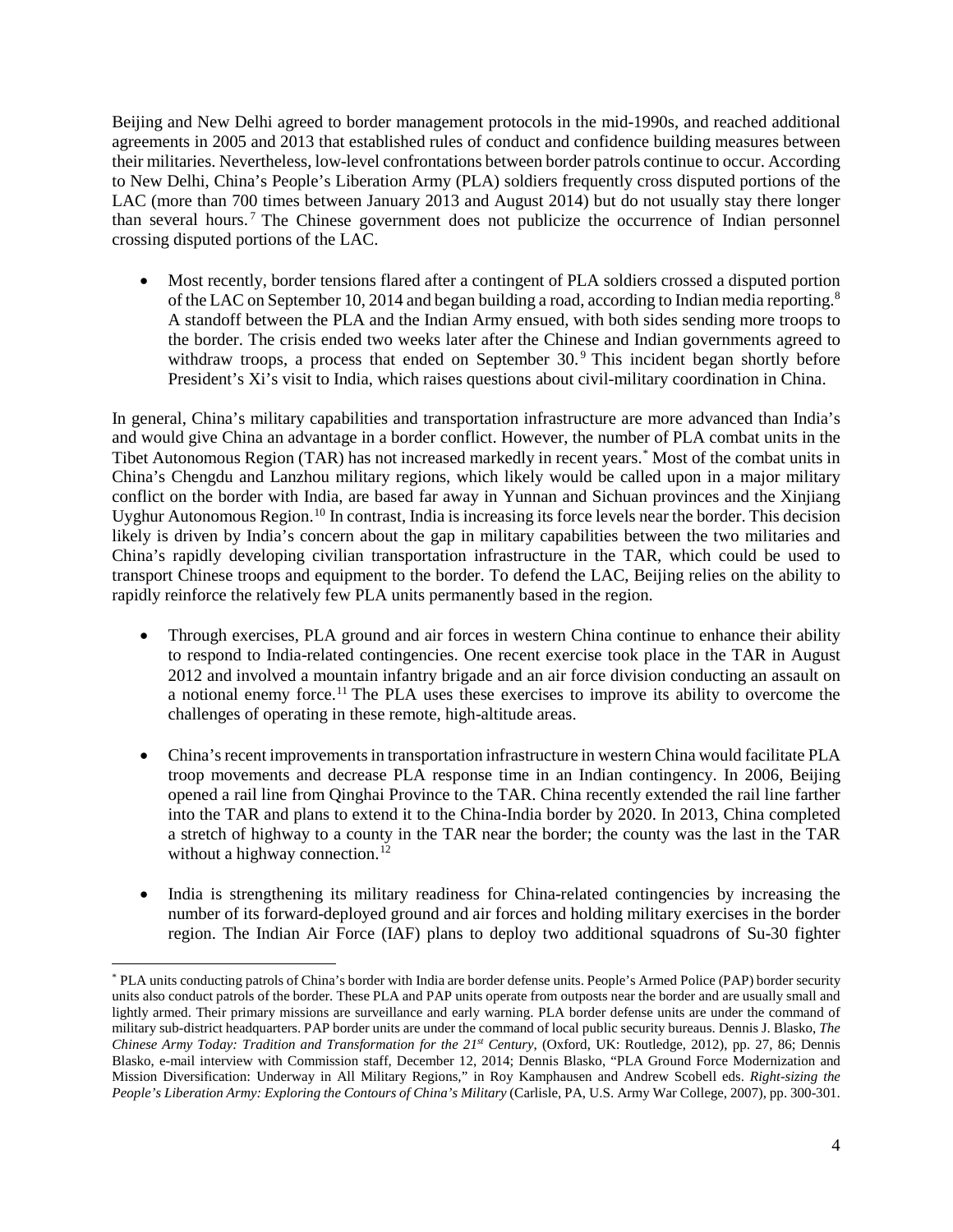aircraft to northeastern India.<sup>[13](#page-22-0)</sup> The Indian Army plans to deploy a new mountain strike corps, which will consist of more than 90,000 soldiers and be equipped with mountain artillery and antiaircraft guns, to the LAC.<sup>[14](#page-22-1)</sup> In 2012, the IAF and Indian Army held a military exercise near the China-India border that involved fighter and transport aircraft and special operations personnel.<sup>[15](#page-22-2)</sup>

• India is taking steps to improve its military and transportation infrastructure along the disputed border. In recent years, the IAF reopened airstrips near the LAC to enhance its ability to provide logistical support to Indian personnel on the ground.<sup>[16](#page-22-3)</sup> The Indian government reduced restrictions on construction of roads and military facilities along the LAC and it plans to build 54 new border outposts for the Indo-Tibetan Border Police in Arunachal Pradesh.<sup>[17](#page-22-4)</sup> India also plans to build a 1,118 mile road and three rail lines in Arunachal Pradesh, one of which would be connected to India's Assam State. [18](#page-22-5)

#### **China's Growing Presence in the Indian Ocean**

.

China's military presence in the Indian Ocean has increased considerably over the last five years, almost certainly reflecting China's desire to improve its ability to protect sea routes vital to its economic development. Over 80 percent of China's crude oil imports travel through the Indian Ocean.<sup>[19](#page-22-6)</sup>

- Since January 2009, the PLA Navy has sustained counterpiracy operations in the Gulf of Aden, which is located in the western portion of the Indian Ocean, to protect Chinese commercial shipping interests. The inaugural counterpiracy patrol was China's first operational deployment of naval forces outside China's regional waters, aside from naval diplomacy.<sup>[20](#page-22-7)</sup>
- In 2012, the PLA Navy for the first time began deploying maritime intelligence collection ships to the Indian Ocean. [21](#page-22-8) These ships likely have equipment enabling them to collect signals and electronic intelligence and to map the ocean floor,<sup>[22](#page-22-9)</sup> suggesting the PLA Navy may be building the foundation for more routine naval operations in the region in the near term.
- In early 2014, a PLA Navy surface task group conducted a long-distance combat readiness patrol that spanned the South China Sea, eastern Indian Ocean, and Philippine Sea. The deployment marked the first time the PLA Navy conducted a surface combat readiness patrol in the Indian Ocean.<sup>[23](#page-22-10)</sup> Furthermore, from December 2013 to February 2014, a PLA Navy submarine carried out China's first submarine patrol in the Indian Ocean.<sup>[24](#page-22-11)</sup> Although China reportedly told Indian military officials the submarine would be supporting the PLA Navy's ongoing counterpiracy operations in the Gulf of Aden, $^{25}$  $^{25}$  $^{25}$  China also likely used the deployment to test the submarine and its crew's ability to operate for long durations at extended distances from China and to prepare for potential crises and wartime operations in the Indian Ocean. Since then, at least one and potentially two additional PLA Navy submarines have deployed to the Indian Ocean, indicating Chinese submarine patrols in the region are becoming routine.<sup>[26](#page-22-13)</sup>

In recent years, China has played a large role in financing and constructing civilian port infrastructure in the Indian Ocean, including the Ports of Colombo and Hambantota in Sri Lanka,<sup>[27](#page-22-14)</sup> and Gwadar Port in Pakistan.<sup>[28](#page-22-15)</sup> Furthermore, PLA Navy counterpiracy task groups have made port calls in at least 12 regional countries for resupply and replenishment and military-to-military engagements.[29](#page-22-16) Chinese investments in commercial ports in the Indian Ocean and Chinese naval diplomacy with countries in the region probably will improve the PLA Navy's ability to replenish supplies and fuel using regional ports, and could lay the groundwork for future logistics hubs in the Indian Ocean.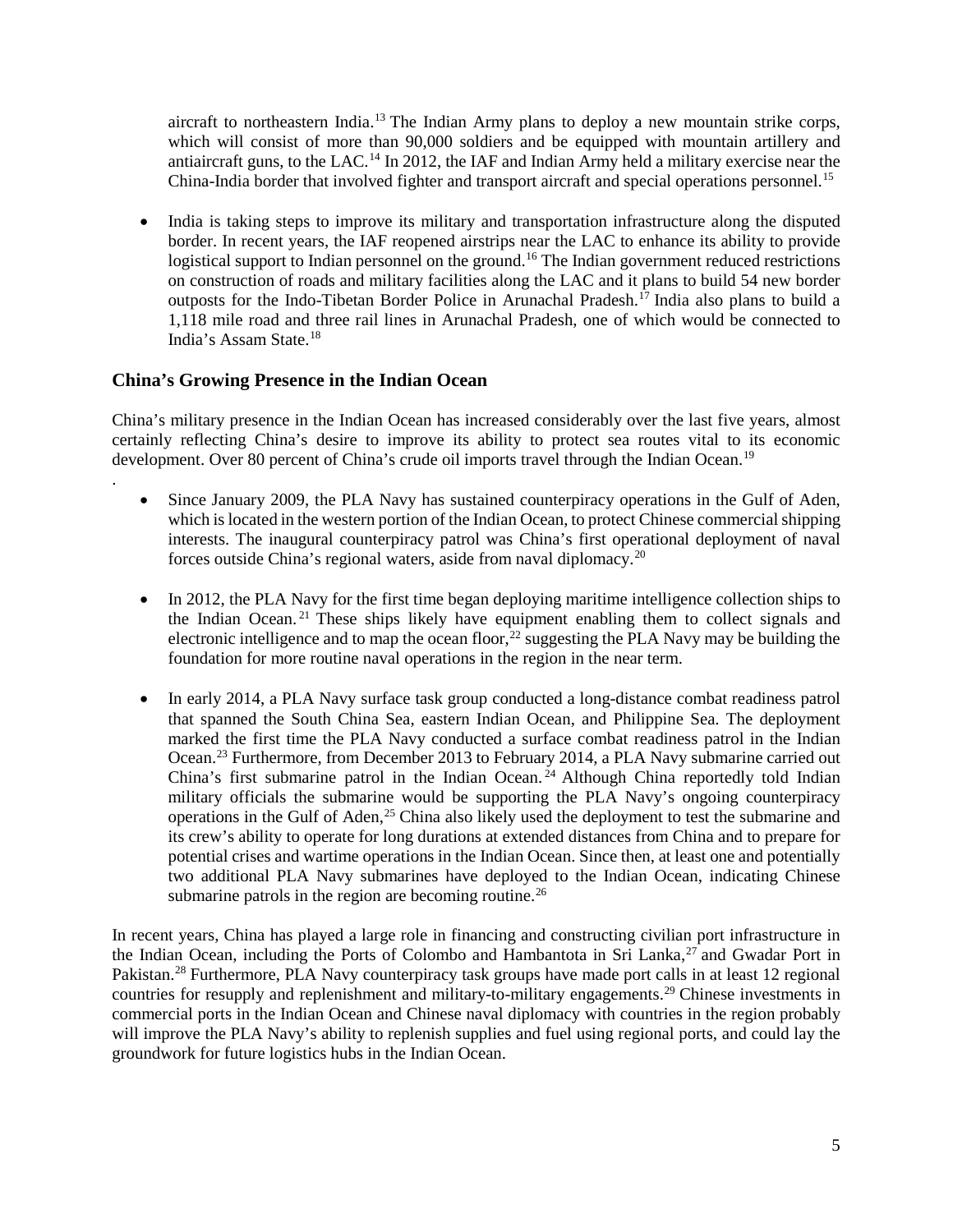New Delhi is concerned China's growing military activity and investment in and around the Indian Ocean are designed to encircle India and challenge India's goal of being the primary security guarantor in the Indian Ocean.<sup>[30](#page-23-0)</sup> These are among the factors driving India's ambitious naval modernization program.

- Over the next decade, the Indian Navy plans to expand its power projection capabilities with additional aircraft carriers, major surface combatants, diesel and nuclear-powered submarines, amphibious ships, fighter aircraft, helicopters, and long-range surveillance aircraft (see Table 1 for a full list).<sup>[31](#page-23-1)</sup> In particular, India seeks to strengthen its nuclear deterrent force, and to enhance the Indian Navy's capability to conduct expeditionary operations, secure important sea lanes in the Indian Ocean, and control maritime choke points.[32](#page-23-2)
- In 2014, India's major annual naval exercise, TROPEX (Theater Level Operational Readiness Exercise), featured India's new indigenous military surveillance and communications satellite as well as its P-8I maritime patrol aircraft, recently acquired from the United States.<sup>[33](#page-23-3)</sup>

| <b>Platform</b>                 | <b>Approximate Number</b>                                            |  |  |  |  |
|---------------------------------|----------------------------------------------------------------------|--|--|--|--|
| Destroyers                      | 2 KOLKATA-class guided-missile destroyers (being built               |  |  |  |  |
|                                 | indigenously $34$                                                    |  |  |  |  |
| Frigates                        | 7 stealth frigates (being built indigenously) <sup>35</sup>          |  |  |  |  |
| Diesel Submarines               | 6 SCORPENE-class submarines                                          |  |  |  |  |
|                                 | (license acquired from France; being built in India) <sup>36</sup>   |  |  |  |  |
| <b>Nuclear Submarines</b>       | 3 ARIHANT-class submarines (being built indigenously); <sup>37</sup> |  |  |  |  |
|                                 | 2 AMUR-class submarines (to be acquired from Russia) <sup>38</sup>   |  |  |  |  |
| <b>Aircraft Carriers</b>        | 1 VIKRANT-class carrier (being built indigenously) <sup>39</sup>     |  |  |  |  |
|                                 | 4 landing platform docks                                             |  |  |  |  |
| <b>Amphibious Ships</b>         | (contract has not yet been awarded) <sup>40</sup>                    |  |  |  |  |
| <b>Maritime Patrol Aircraft</b> | 2 P-8I POSEIDON maritime patrol aircraft                             |  |  |  |  |
|                                 | (to be acquired from the United States) <sup>41</sup>                |  |  |  |  |
| <b>Helicopters</b>              | 16 S-70B SEAHAWK multi-role helicopters                              |  |  |  |  |
|                                 | (to be acquired from the United States) <sup>42</sup>                |  |  |  |  |
| <b>Fighter Aircraft</b>         | 126 RAFALE medium multirole combat aircraft                          |  |  |  |  |
|                                 | (to be acquired from France) <sup>43</sup>                           |  |  |  |  |
| Fighter/Ground Attack Aircraft  | 42 Su-30MKI FLANKER fighter aircraft                                 |  |  |  |  |
|                                 | (being jointly developed by India and Russia) 44                     |  |  |  |  |
|                                 | 6 C-130J-30 HERCULES transport aircraft                              |  |  |  |  |
| <b>Transport Aircraft</b>       | (to be acquired from the United States); 45                          |  |  |  |  |
|                                 | 5 C-17A GLOBEMASTER transport aircraft                               |  |  |  |  |
|                                 | (to be acquired from the United States) <sup>46</sup>                |  |  |  |  |

**Table 1: India's Planned Major Air and Naval Acquisitions, 2015-2025**

Sources: *Jane's IHS*, *Defense News*, *The Indian Express*, *NDTV* (India), *India Strategic*, *IBNLive* (India), *Business World* (India), Reuters, *Aviation Week*, and The Boeing Company.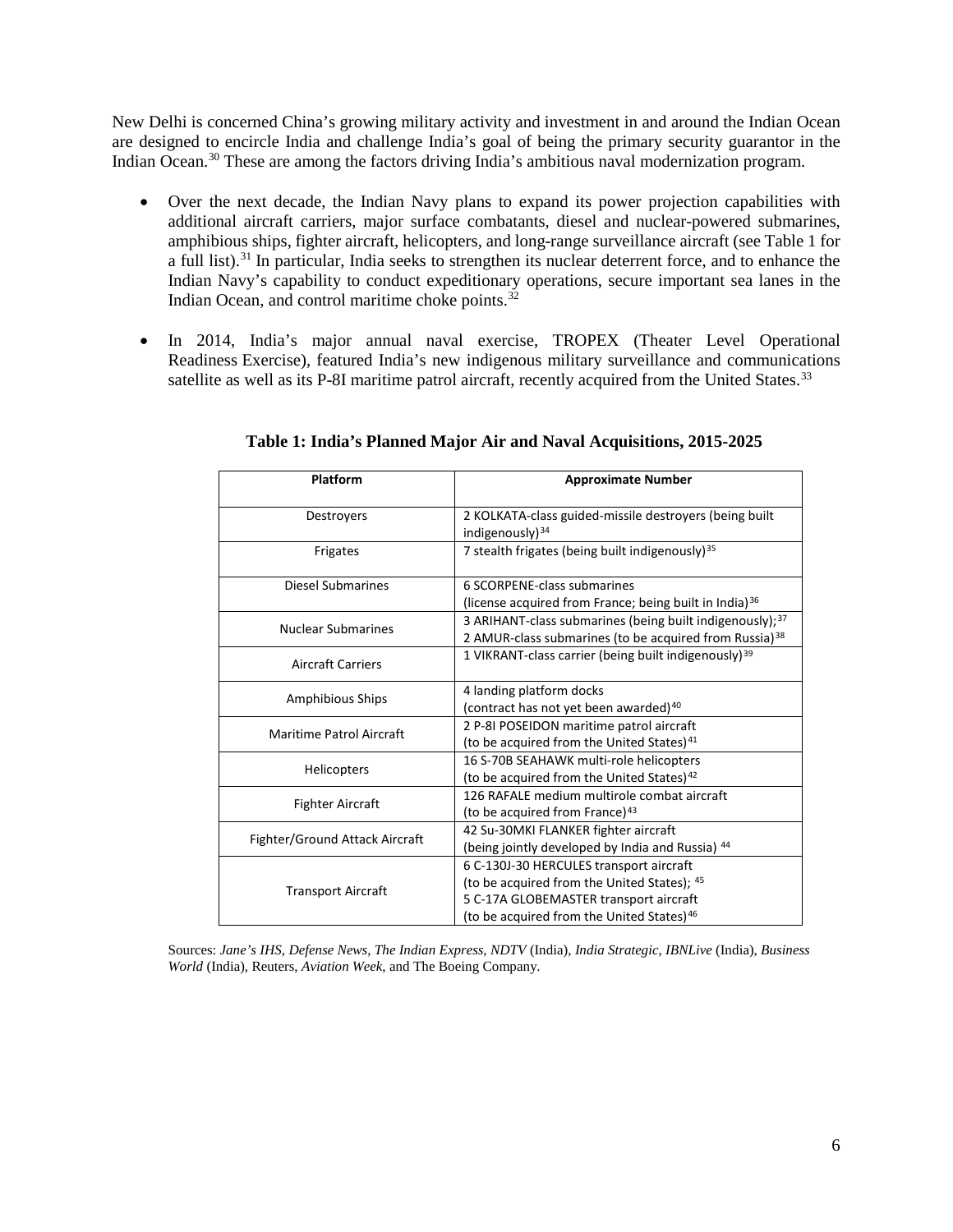#### **Strong China-Pakistan Security Alignment**

Due to India's bitter rivalry with Pakistan, China's friendly relations with Pakistan are a source of tension between China and India. China and Pakistan have enjoyed amicable relations since establishing diplomatic ties in 1951. [47](#page-24-0) Chinese and Pakistani officials often describe the bilateral relationship in exceedingly positive terms: "sweeter than honey," "deeper than oceans," and "all-weather friend."<sup>[48](#page-24-1)</sup> Among other objectives, the bilateral relationship serves each country as a means of strategic and military balancing against India.[49](#page-24-2) In addition, China's trade and investment ties with Pakistan have been expanding since the late 1990s, with Chinese companies investing in Pakistan's transportation and energy-related infrastructure.[50](#page-24-3) China's strong ties with Pakistan affirm the fears of some Indians that China is attempting to encircle India. India is especially concerned about China's support for Pakistan's military through arms sales and technology transfers.

- China is the top exporter of arms to Pakistan. According to the Stockholm International Peace Research Institute (SIPRI), between 2004 and 2013, Pakistan received \$4.1 billion in deliveries of Chinese arms, exceeding the \$2.7 billion in U.S. arms deliveries during that period.<sup>[51](#page-24-4)</sup> Among the platforms and weapon systems Pakistan procured from China are airborne early warning and control aircraft and missiles and bombs for the JF-17 combat aircraft. Pakistan also acquired Chinese JIANGWEI-class frigates and ship borne surface-to-air and antiship missiles.<sup>[52](#page-24-5)</sup> All of these platforms and weapon systems could be used to challenge the Indian Navy and Air Force in a potential India-Pakistan conflict. China and Pakistan also have been negotiating the sale of six Chinese submarines.[53](#page-24-6) If the deal is realized and the submarines are armed with antiship cruise missiles, the submarines would significantly enhance the Pakistan Navy's ability to hold Indian surface ships at risk.
- China-Pakistan defense-industrial cooperation has supported the development of Pakistan's combat aircraft. The Pakistan Air Force has over 30 JF-17 aircraft, which the two countries jointly developed, and it plans to procure more than 150 in total.<sup>[54](#page-24-7)</sup> China and Pakistan also are developing a variant with improved avionics and weapon systems. Pakistan intends for the JF-17 to replace its aging fleet of fighter aircraft.<sup>55</sup>
- China appears to have played a critical role in Pakistan's acquisition of nuclear weapons and ballistic missiles. [56](#page-24-9) Beginning in the 1970s, China is reported to have provided Pakistan with support for its nuclear weapons program, including nuclear weapon blueprints, weapons-grade uranium, and various components for the production of a nuclear weapon.<sup> $57$ </sup> In the 1990s, China is reported to also have assisted Pakistan with the development of its Shaheen I short-range ballistic missiles and its Shaheen II medium-range ballistic missiles. [58](#page-24-11) These capabilities fundamentally changed the India-Pakistan security relationship, because they provided Pakistan with a deterrent against invasion by the more militarily powerful India.
- China and Pakistan reached a deal in 2013 for China to build two more civil nuclear power plants in Pakistan, which would supplement the two plants that China has already built. The Chinese government argues the deal would not violate its international nonproliferation obligations, but the U.S. and Indian governments have raised concerns about expanded China-Pakistan civil nuclear cooperation. [59](#page-24-12)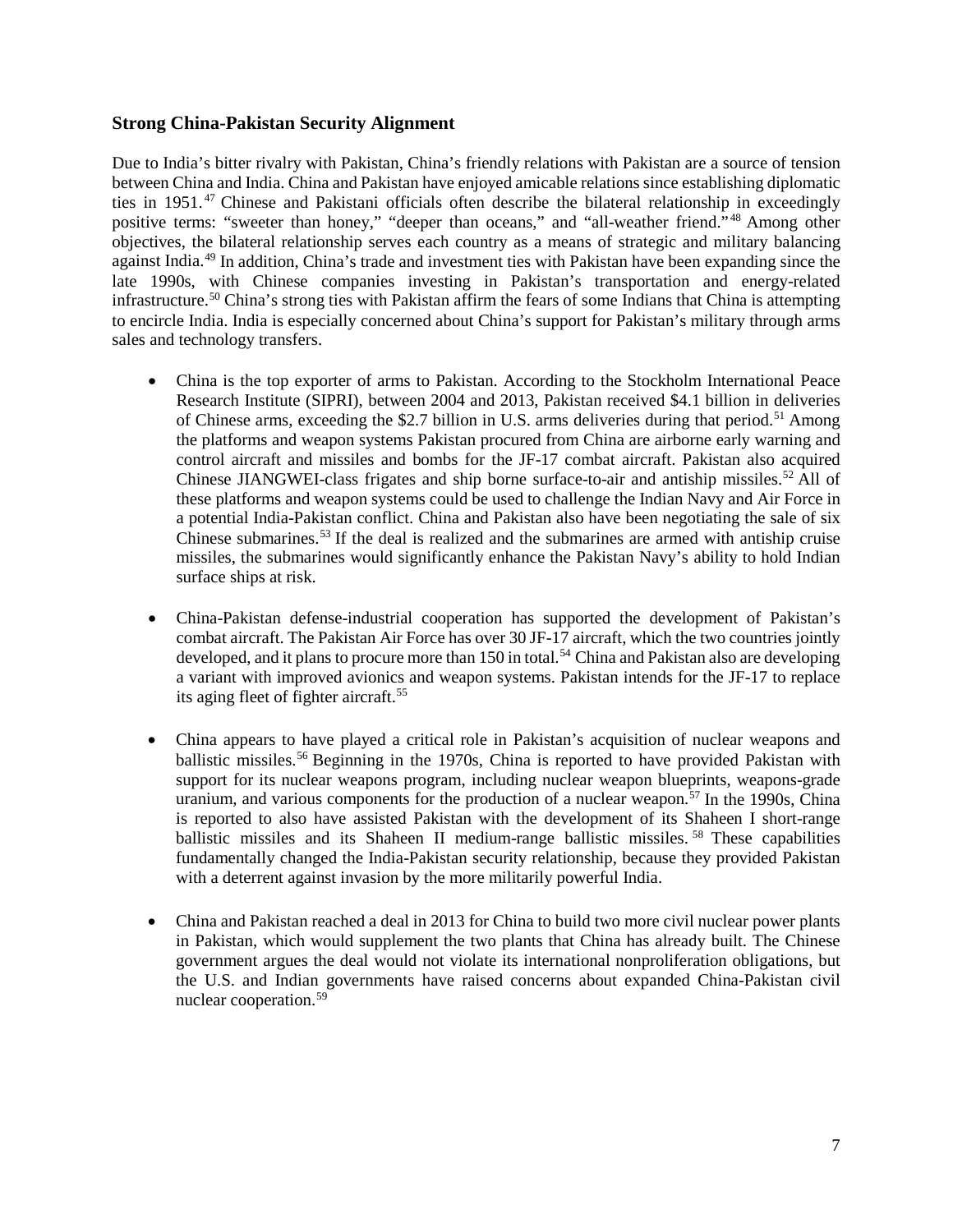### **Tibet**

Tibet has been a key factor in China-India relations since China's occupation of Tibet in the early 1950s. In March 1959, the 14th Dalai Lama, Tibet's political and spiritual leader, fled to India to avoid the Chinese government's crackdown on a popular armed revolt against Chinese rule in Lhasa, the capital of Tibet. Following the revolt, China established complete military and political control over Tibet.<sup>[60](#page-24-13)</sup> The Dalai Lama established the Central Tibetan Administration, which is commonly referred to as the Tibetan government-in-exile, in Dharamsala, India. The organization's stated goals are "rehabilitating Tibetan refugees and restoring freedom and happiness in Tibet."[61](#page-24-14)

The Dalai Lama's presence in India creates tensions in China-India relations.

- Insecure about its control over Tibet, China fears India will use the presence of the Dalai Lama and the large Tibetan refugee population in India to foment unrest in Tibet. China asserts the area it claims in Arunachal Pradesh is part of Tibet. $62$
- The succession of the 79-year old Dalai Lama has the potential to complicate China-India relations. The Dalai Lama has said he might nominate his successor and that he might not even have a successor. The Chinese government, however, holds that only Beijing has the power to select the Dalai Lama. [63](#page-24-16)

Another reason Tibet plays an important role in China-India relations is that the Brahmaputra River, one of India's major rivers, begins in the TAR. To generate electricity, China is constructing dams on the river and India plans to do so as well.<sup>[64](#page-24-17)</sup> In November 2014, the first Chinese hydropower dam on the river, one of four the Chinese government plans to build, began partial operation. New Delhi and Beijing have discussed these projects and the Chinese government has stated the dams will not affect downstream areas, but if the dams lead to worsened flooding or lessened water availability in India, this issue could become a major source of tension in bilateral relations. [65](#page-24-18)

#### **India's Trade Imbalance with China**

India's trade imbalance with China is another area of friction in the bilateral relationship. Indian officials have raised this issue with their Chinese counterparts, including the two meetings between Prime Minister Modi and President Xi since Prime Minister Modi's election.<sup>[66](#page-24-19)</sup> India's customs data for fiscal year 2014 (March 2013 to March 2014) show India traded \$65.9 billion worth of goods with China, up from \$7 billion in fiscal year 2004. Although India's goods exports to China have increased modestly, China still accounts for a larger share of India's imports than its exports. This past year, China contributed one-quarter of India's \$138.6 billion trade deficit with the world (see Figure 2).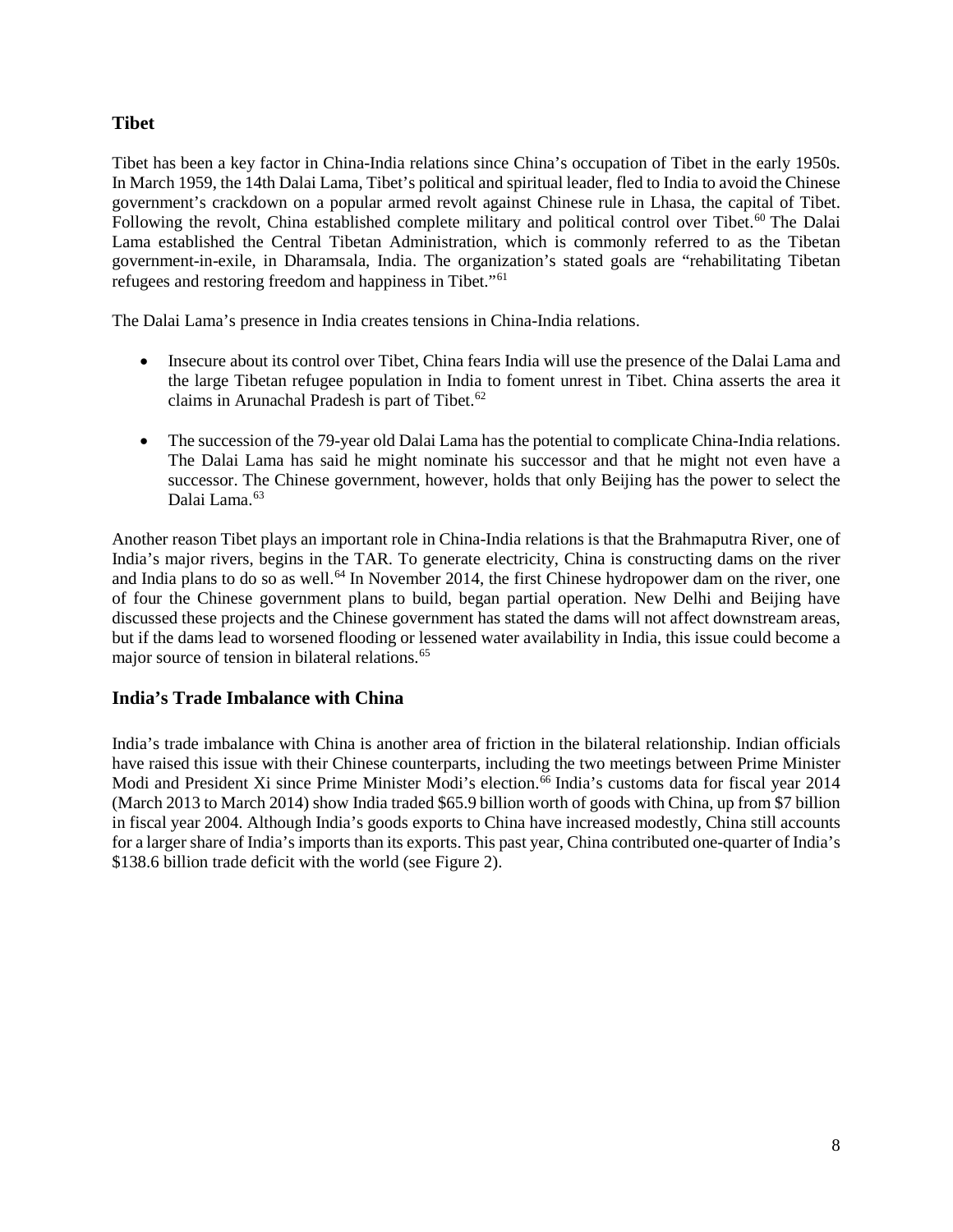#### **Figure 2: India's Goods Trade with the World and the Share of China and the United States** (US\$ billions; share, %)



*Sources*: Reserve Bank of India and India's Ministry of Commerce and Industry, via CEIC. *Note:* Years based on Indian fiscal years, which run from March to March. For example, "2014" denotes March 2013 to March 2014.

To some extent, this trade imbalance is the result of market dynamics. A substantial share of India's imports from China is composed of intermediate inputs used by Indian industry. Between fiscal years 2004 and 2014, India's total chemical imports rose from \$4.4 billion to \$21.8 billion. During that period, China's share of those chemical imports increased by 17 percentage points, to 45.6 percent. India uses organic chemicals in its export-oriented pharmaceutical industry, which ships increasingly to the U.S. market.<sup>[67](#page-24-20)</sup> Moreover, India is keen to expand labor-intensive manufacturing to promote urbanization and take advantage of its large labor endowment, whereas China is shifting to capital-intensive production.

Despite these factors, the overall composition of bilateral trade seems harmful to India. India's shipments to China consist primarily of raw materials that do little to spur manufacturing activity and technological innovation in the Indian economy. This trend contrasts with China's industrial manufacturing exports to India. India has seen a large rise in its cotton, copper, mineral fuel, and ore shipments to China (see Table 2). In fiscal year 2014, these product lines accounted for 55.8 percent of Indian exports to China and only 25.3 percent of Indian exports to the world.<sup>[68](#page-24-21)</sup> Such products are particularly susceptible to price fluctuations and foreign trade policies. For example, China's decision to reduce cotton stockpiling earlier this year led to a sharp decline in China's purchases of Indian cotton.[\\*](#page-8-0)

l

<span id="page-8-0"></span><sup>\*</sup> China's imports of cotton have increased substantially in recent years. Mark D. Lange, president and CEO of the National Cotton Council, has told the Commission that this is the result of China's procurement policies. In calendar years 2010 and 2011, world cotton prices went through a period of strengthening and volatility, and China saw its total year-end cotton stocks fall to the lowest level in 20 years. Responding to concerns about reserves, in September 2011, China initiated a policy of purchasing cotton into its national reserves, paying 40 to 50 cents above world prices in order to support domestic growers. This policy significantly distorted the world cotton markets. Cotton has become so expensive in China that the yarn industry is finding it economical to import from abroad in excess of China's WTO tariff-rate quota, even though this means paying high import tariffs. In April 2014, however, China suddenly indicated that it would abandon its cotton stockpiling program because it was becoming too costly to sustain. U.S.- China Economic and Security Review Commission, *Hearing on China's Agriculture Policy and U.S. Access to China's Market*, testimony of Mark Lange, April 25, 2013; Meenakshi Sharma, "India's Cotton Exports Hit as China Shifts Policy," Reuters, April 17, 2014. *http://in.reuters.com/article/2014/04/17/india-cotton-exports-idINL4N0MP2MK20140417*.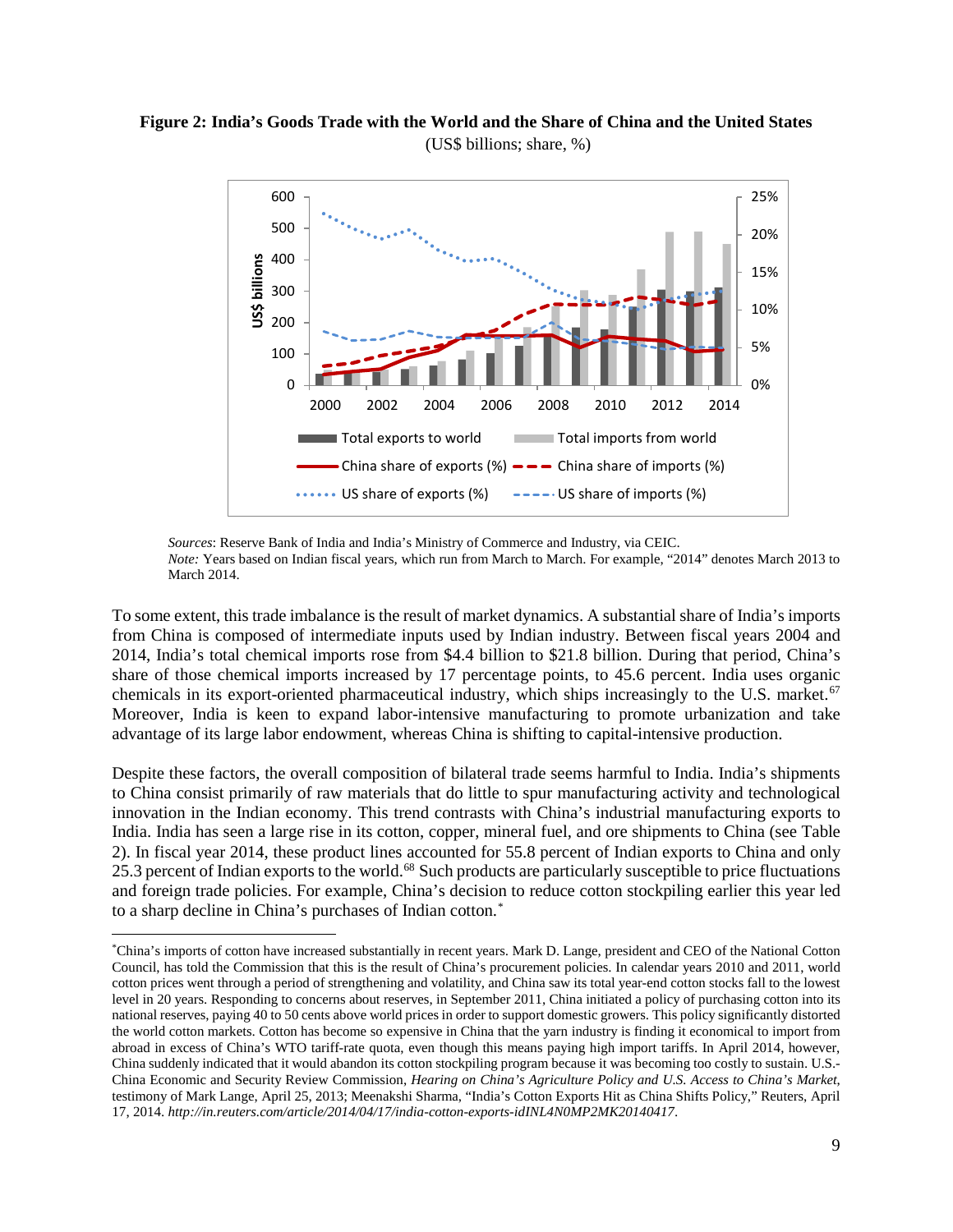In parallel, India's imports of Chinese machinery, nuclear reactors, and vehicles have all increased (see Table 2). According to Nasscom, the industry body that represents India's information technology (IT) industry, India exported \$75.8 billion worth of IT products in fiscal year 2013, but almost none of these went to China. Nasscom has claimed that China only allows its own companies to operate in the IT sector, as "state-owned enterprises have restrictive conditions on who they work with."[69](#page-24-22)

|                                                          | 1999  | 2004  | 2009   | 2014   |  |  |  |
|----------------------------------------------------------|-------|-------|--------|--------|--|--|--|
| Total Exports to China (US\$ millions)                   | 427   | 2,955 | 9,353  | 14,824 |  |  |  |
| Total Imports from China (US\$ millions)                 | 1.097 | 4,053 | 32,497 | 51,034 |  |  |  |
| Percentage of Exports to China                           |       |       |        |        |  |  |  |
| Cotton                                                   | 9.8%  | 3.6%  | 4.2%   | 25.9%  |  |  |  |
| Copper and Articles thereof                              | 0.0%  | 1.2%  | 1.3%   | 12.4%  |  |  |  |
| Ores, Slag, and Ash                                      | 26.1% | 29.3% | 51.5%  | 10.6%  |  |  |  |
| Mineral Fuels and Mineral Oils                           | 0.0%  | 2.5%  | 1.2%   | 6.9%   |  |  |  |
| Organic Chemicals                                        | 11.0% | 7.5%  | 4.3%   | 6.2%   |  |  |  |
| Salt, Sulphur, Earth and Stones, and Plastering Material | 3.8%  | 3.0%  | 3.0%   | 4.6%   |  |  |  |
| <b>Plastic and Articles</b>                              | 0.3%  | 9.0%  | 1.6%   | 3.8%   |  |  |  |
| Nuclear Reactors, Boilers, and Machinery                 | 2.0%  | 2.3%  | 2.5%   | 3.3%   |  |  |  |
| Aircraft, Spacecraft and Parts                           | 0.0%  | 0.0%  | 0.0%   | 2.8%   |  |  |  |
| Iron and Steel                                           | 1.6%  | 20.4% | 3.9%   | 2.2%   |  |  |  |
| Electrical Machinery, Equipment, and Parts               | 1.1%  | 1.0%  | 1.2%   | 2.0%   |  |  |  |
| All other (< 2% share)                                   | 44.4% | 20.0% | 25.4%  | 19.4%  |  |  |  |
| Percentage of Imports from China                         |       |       |        |        |  |  |  |
| Electrical Machinery, Equipment, and Parts               | 10.0% | 29.2% | 30.8%  | 27.9%  |  |  |  |
| Nuclear Reactors, Boilers, and Machinery                 | 11.3% | 12.2% | 17.0%  | 18.5%  |  |  |  |
| Organic Chemicals                                        | 21.2% | 15.9% | 8.7%   | 10.6%  |  |  |  |
| <b>Project Goods</b>                                     | 4.9%  | 0.1%  | 3.7%   | 4.2%   |  |  |  |
| Fertilizers                                              | 0.3%  | 0.3%  | 2.8%   | 3.8%   |  |  |  |
| <b>Plastic and Articles</b>                              | 1.1%  | 1.4%  | 1.6%   | 2.6%   |  |  |  |
| Articles of Iron or Steel                                | 1.0%  | 1.1%  | 3.2%   | 2.4%   |  |  |  |
| Optical, Photographic, and Cinematographic Measuring     | 1.4%  | 1.6%  | 1.8%   | 2.0%   |  |  |  |
| Vehicles excl. Railway, Rolling Stock, and Parts         | 0.2%  | 0.2%  | 1.3%   | 1.9%   |  |  |  |
| Iron and Steel                                           | 1.9%  | 0.5%  | 5.3%   | 1.9%   |  |  |  |
| All other (< 2% share)                                   | 46.6% | 37.6% | 23.9%  | 24.2%  |  |  |  |

**Table 2: Composition of India's Trade with China**

*Source*: India's Ministry of Commerce and Industry, via CEIC.

*Note:* Years based on Indian fiscal years, which run from March to March. For example, "2014" denotes March 2013 to March 2014.

Differences in the two economies point to some of the roots of the bilateral trade deficit. India maintains a large trade deficit with the world, amounting to seven percent of gross domestic product (GDP) in 2012 (see Figure 3). In contrast, China maintains a substantial surplus in its global trade. Although China has agreed to lower import tariffs under the WTO, its domestic producers derive competitive advantages from a litany of non-tariff barriers, including state influence over the financial sector; taxes that promote exports and discourage imports; price controls on energy; laws that restrict collective bargaining; and policies that unfairly advantage state-backed enterprises over private and foreign companies.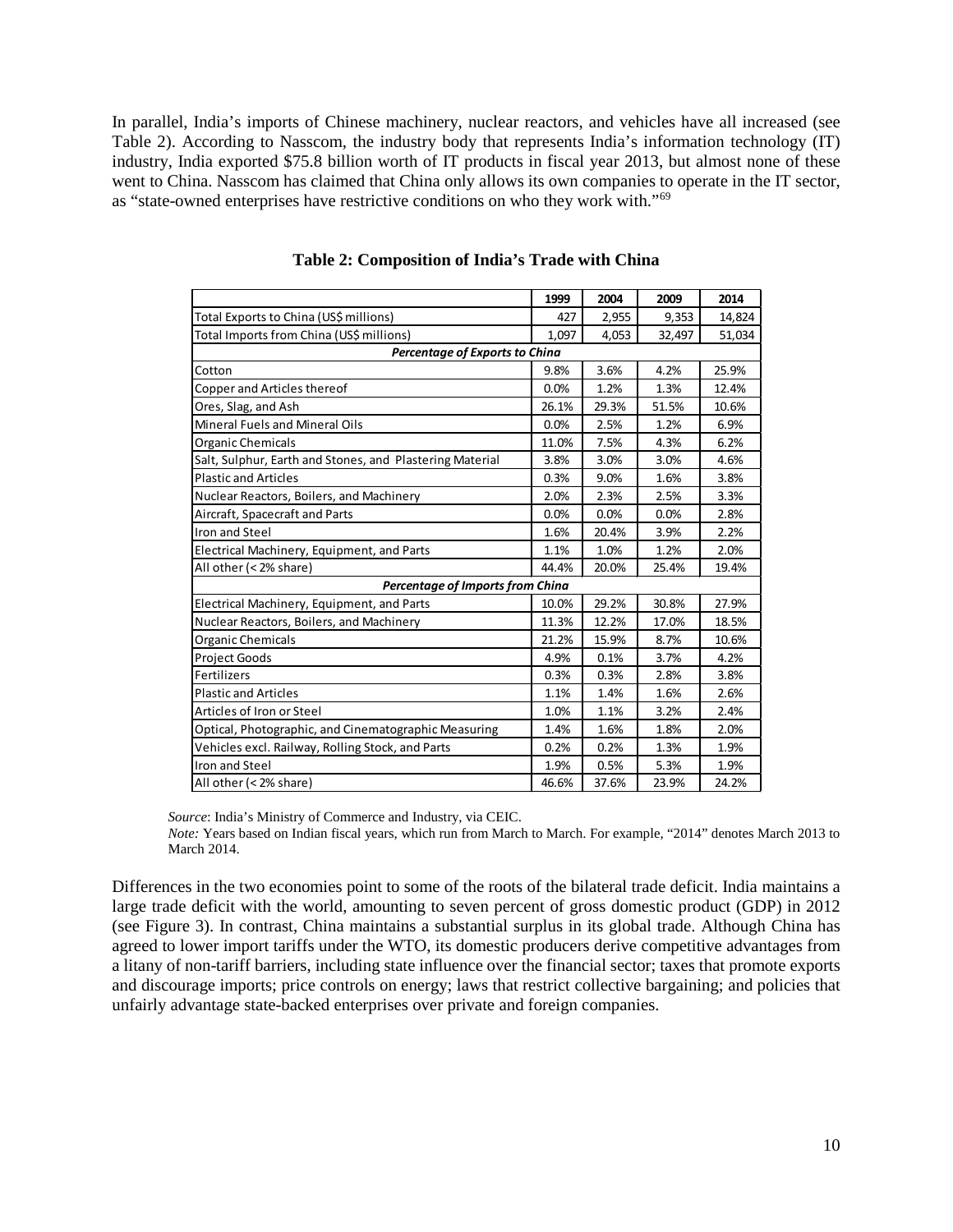

**Figure 3: Breakdown of China and India's GDP, 1990 vs. 2012** (share, %)

*Source*: World Bank Development Indicators.

l

Strict capital and currency controls have allowed the People's Bank of China to accumulate nearly \$4 trillion in foreign reserves.<sup>[70](#page-24-23)</sup> India, in contrast, suffers from external debts that are not fully covered by its foreign reserves. The Central Bank of India's more liberal monetary policy exposes the country's businesses to external market forces, such as currency fluctuation and changes in lending rates. Strong credit growth has allowed China to invest more heavily than India in infrastructure, including transport logistics. According to the World Bank, exporting a container of goods from China in 2012 cost \$580, about half the cost of shipping the same container of goods from India.<sup>[71](#page-24-24)</sup> China is also better connected to global shipping networks.[\\*](#page-10-0) Moreover, comparative data from the World Economic Forum's *Global Trade Enabling Report 2014* show Chinese exporters have easier access to trade finance than their counterparts in India.[72](#page-24-25)

In general, China's economy is also larger and more competitive than India's. Thirty years ago, the two countries' economies were approximately equal in size; in 2012, China's GDP was over three times greater than India's. [73](#page-24-26) Since their populations are roughly equivalent, China's per capita income has also outgrown India's by a long margin, providing households with more wealth to spend. Moreover, greater market size has allowed China to attract more business activity from foreign companies. China's foreign direct investment (FDI) inflows in 2012 were 11 times higher than India's, allowing it to tap into international expertise, technology, and capital.[†](#page-10-1) Due to its onerous regulatory regime, India ranks just 142nd in the World Bank's "Ease of Doing Business" index, fifty-two spots behind China<sup>[74](#page-24-27)</sup> Although Chinese manufacturers lack competitiveness in higher-margin and innovative industries, they have benefited from economies of scale, a large and increasingly skilled labor pool, and the clustering of supply chains. Even in services, where India is generally competitive, China generated greater export revenue in  $2012$ .<sup>[75](#page-24-28)</sup>

<span id="page-10-0"></span><sup>\*</sup> This assessment is based on the Liner Shipping Connectivity Index, which is derived from five indicators in the maritime transport sector: number of ships, their container-carrying capacity, maximum vessel size, number of services, and number of companies that deploy container ships in a country's ports. In 2012, China scored 144 on the index; India scored only 41. The average for all countries is 100. Data from World Bank Development Indicators.

<span id="page-10-1"></span><sup>†</sup> In 2012, China's primary income on FDI (in current U.S. dollars) was \$187.5 billion; India's was \$16.4 billion. Data from World Bank Development Indicators.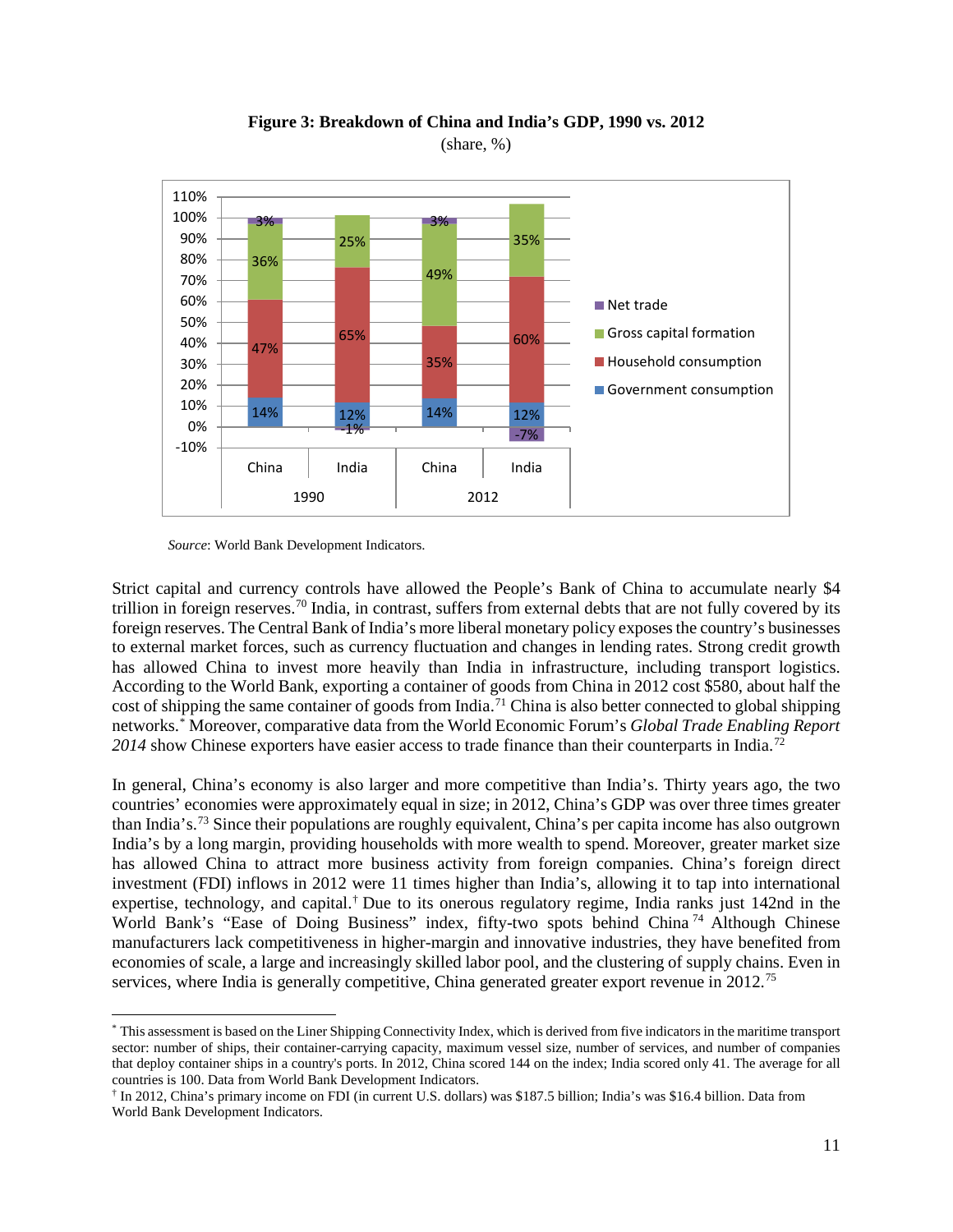Going forward, however, development trends in the two countries could lead to India's increased competiveness in the bilateral relationship:

- China's high rates of investment have crowded out household consumption as the main source of economic activity (see Figure 3). Years of capital-intensive growth have precipitated imbalances, resulting in resource waste, excess capacity, and asset bubbles. Although China is a net creditor to the world, the credit in its domestic economy—much of it in opaque "shadow banking" instruments—has become a serious risk. Although India's economic structure is not optimal either, it is less skewed toward credit-driven investment.
- With regard to demographics, China is aging quickly; by 2040, one in four Chinese will be over age 65—a total of 300 million people.<sup>[76](#page-24-29)</sup> China's median age is 35.7, nine years older than India's. [77](#page-24-30) While China's One-Child Policy has inverted its age pyramid, India is ushering in a young generation of workers. A young workforce can adapt quickly to a changing economy, raise India's competitiveness in labor-intensive industries, and increase the ratio of workers to dependents.
- India is superior to China in terms of its energy efficiency and resource endowments. In 2012, it generated about \$7.70 of GDP per kilogram of oil equivalent; China's economy managed just \$4.90.[\\*](#page-11-0) China applies four times more fertilizer per hectare of arable land than India, compounding the environmental damage to increasingly scarce arable land[.78](#page-24-31)
- Concerns about rule of law, availability of information, and regime stability make China a potentially more volatile and inhospitable economic environment than India. India shares problems with China, such as bureaucratic inefficiency, corruption, and violations of intellectual property, but, over time, India's clear separation of powers, constitutional rights, and electoral process could make it an attractive alternative for foreign businesses in comparison to China's authoritarian model.

## **Areas of Cooperation**

Despite the tension in China-India relations, the two countries seek to cooperate on a variety of issues. Bilateral and multilateral cooperation helps to soften the effects of the areas of tension on China-India relations.[79](#page-24-32)

While visiting India in May 2013, Chinese premier Li Keqiang said, "Both [then prime minister Manmohan Singh] and I believe there are far more interests than differences between our two sides. We need to confront issues with a broad mind, and tackle them in a mature way."[80](#page-24-33) In September 2014, on the first day of President Xi's trip to India, *The Hindu* published an op-ed by President Xi in which he wrote:

*"The combination of the world's factory and the world's back office will produce the most competitive production base … We need to connect our development strategies more closely and jointly pursue our common dream of national strength and prosperity … I look forward to an indepth exchange of views with Indian leaders on our bilateral relations during the visit, and to injecting new vitality to our strategic and cooperative partnership for peace and prosperity."*[81](#page-24-34)

<span id="page-11-0"></span><sup>\*</sup> Measured in constant 2011 purchasing power parity. Data from World Bank Development Indicators. l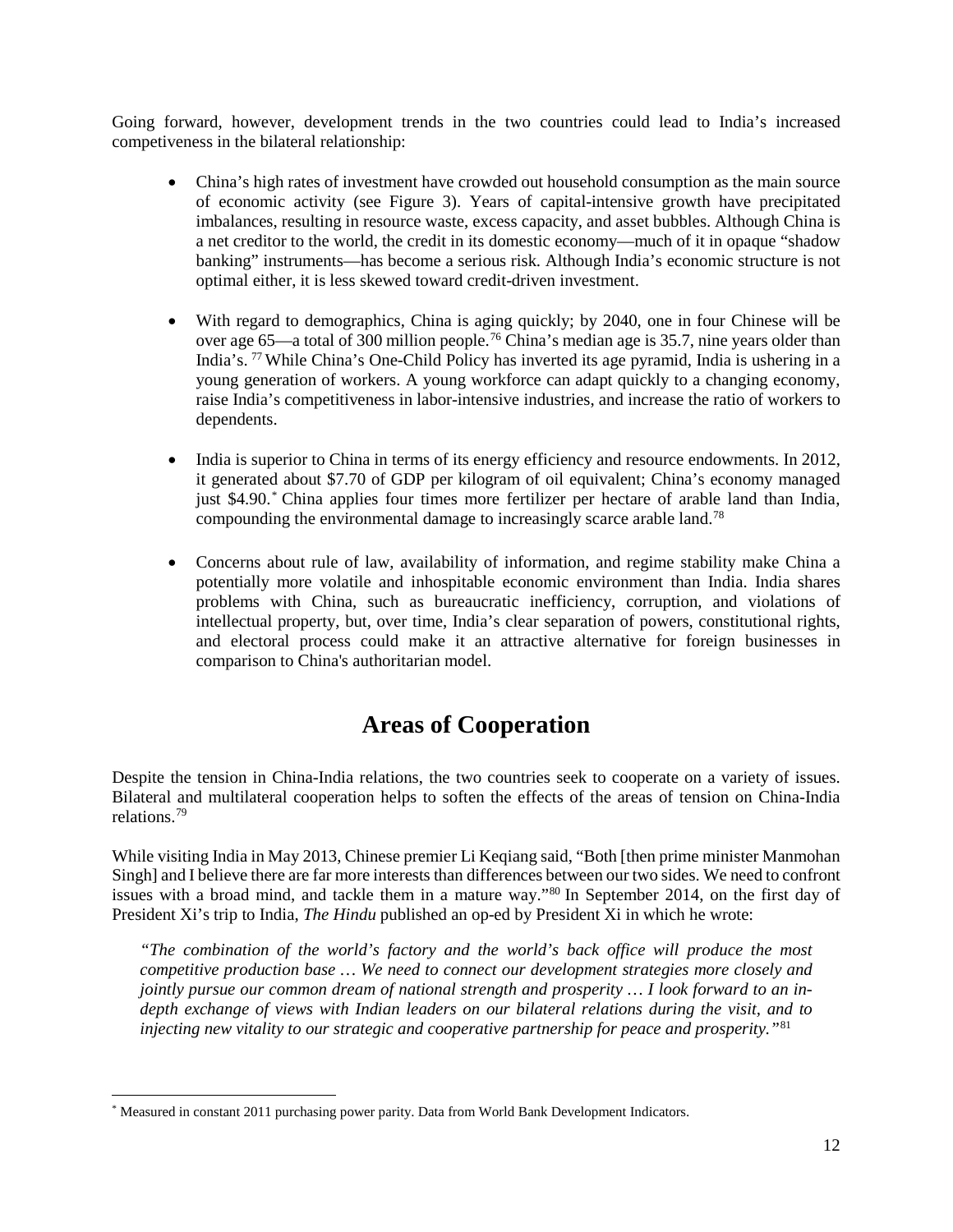During President Xi's visit, Prime Minister Modi also expressed his hopes for the relationship. He said, "In the last two days, in Ahmedabad and Delhi we talked about all aspects of India-China relations. We have decided to increase cooperation on every possible front."[82](#page-24-3)

One area of developing bilateral cooperation is stability in Afghanistan. Afghanistan was a topic of discussion between the two heads of state during President Xi's visit, building upon a formal dialogue mechanism regarding Afghanistan that China and India established in April 2013.[83](#page-24-35) With India's upcoming accession to the Shanghai Cooperation Organization (SCO), New Delhi and Beijing will be discussing Afghanistan in this forum as well. The SCO, which currently includes China, Russia, Kazakhstan, Kyrgyzstan, Tajikistan, and Uzbekistan as permanent members, focuses on security and economic cooperation and is concerned about the stability of nearby Afghanistan.

China and India also have been cooperating on climate change issues, building on a bilateral memorandum of understanding signed in 2009. In their joint statement in September 2014 President Xi and Prime Minister Modi recognized the need to "achieve a balanced, comprehensive and equitable agreement under the UN Framework Convention on Climate Change in 2015."<sup>[84](#page-24-36)</sup> They also agreed to create a joint working group for climate change policy coordination.<sup>[85](#page-24-37)</sup> It is unclear how, if at all, the climate change agreement reached between China and the United States in November 2014 will impact China-India cooperation on this issue.

Moreover, bilateral trade has grown exponentially over the last decade, and both sides hope to strengthen the economic relationship. Initiatives for economic cooperation featured prominently during the Modi-Xi summit in September 2014. Two of the most important agreements involved Chinese investment in India, an effort by China to respond to India's concerns about imbalances in the trade relationship. China pledged to invest \$20 billion in two industrial parks in the western states of Gujarat and Maharashtra.<sup>[86](#page-24-8)</sup> The two sides also concluded a cooperation agreement on railway development in India. As part of the agreement, Chinese companies will help India modernize its rail system by improving the capacity of rail tracks to support increased train speeds.<sup>[87](#page-24-10)</sup> This plan effectively involves India in China's far-reaching effort to expand and modernize rail networks domestically and abroad.

New Delhi has become more receptive to Chinese FDI into India, provided it contributes value to priority sectors, such as infrastructure. Keen to generate higher returns on its dollar reserves, China has become an aggressive outbound investor in recent years. Yet, according to India's Department of Industrial Policy and Promotion, China sent just \$68 million worth of FDI to India in 2013, accounting for 0.3 percent of India's total FDI inflows. Additional Chinese capital may be entering via Mauritius, Singapore, and Hong Kong offshore financial centers that have fewer capital controls than mainland China. But it is safe to say China ranks well behind India's top foreign investors, including Japan (6.4 percent) and the United States (3.5 percent). [88](#page-24-11)[\\*](#page-12-0) Weaknesses in Indian infrastructure, coupled with China's capacity for outbound investment, make this an area with great potential for bilateral cooperation.

Other key economic and trade-related outcomes of the Modi-Xi summit included plans to strengthen economic dialogue mechanisms and tentative agreements to increase market integration and regulatory coherence.

• The two sides agreed to strengthen the China-India Strategic Economic Dialogue, which convenes high-level officials to coordinate overall economic policy. The Strategic Economic Dialogue's future emphasis will be on "crosscutting fields" that combine economic cooperation with infrastructure development and resource sustainability. China and India also agreed to hold several other meetings among relevant economic agencies, including (1) the seventh meeting of the India-

<span id="page-12-0"></span><sup>\*</sup> China's FDI inflows are difficult to disaggregate, as 62 percent of inflows originate in Hong Kong. China's Ministry of Commerce states that India accounted for 0.2 percent of "FDI utilized" in China last year. *Source*: China's Ministry of Commerce, via CEIC.  $\overline{\phantom{a}}$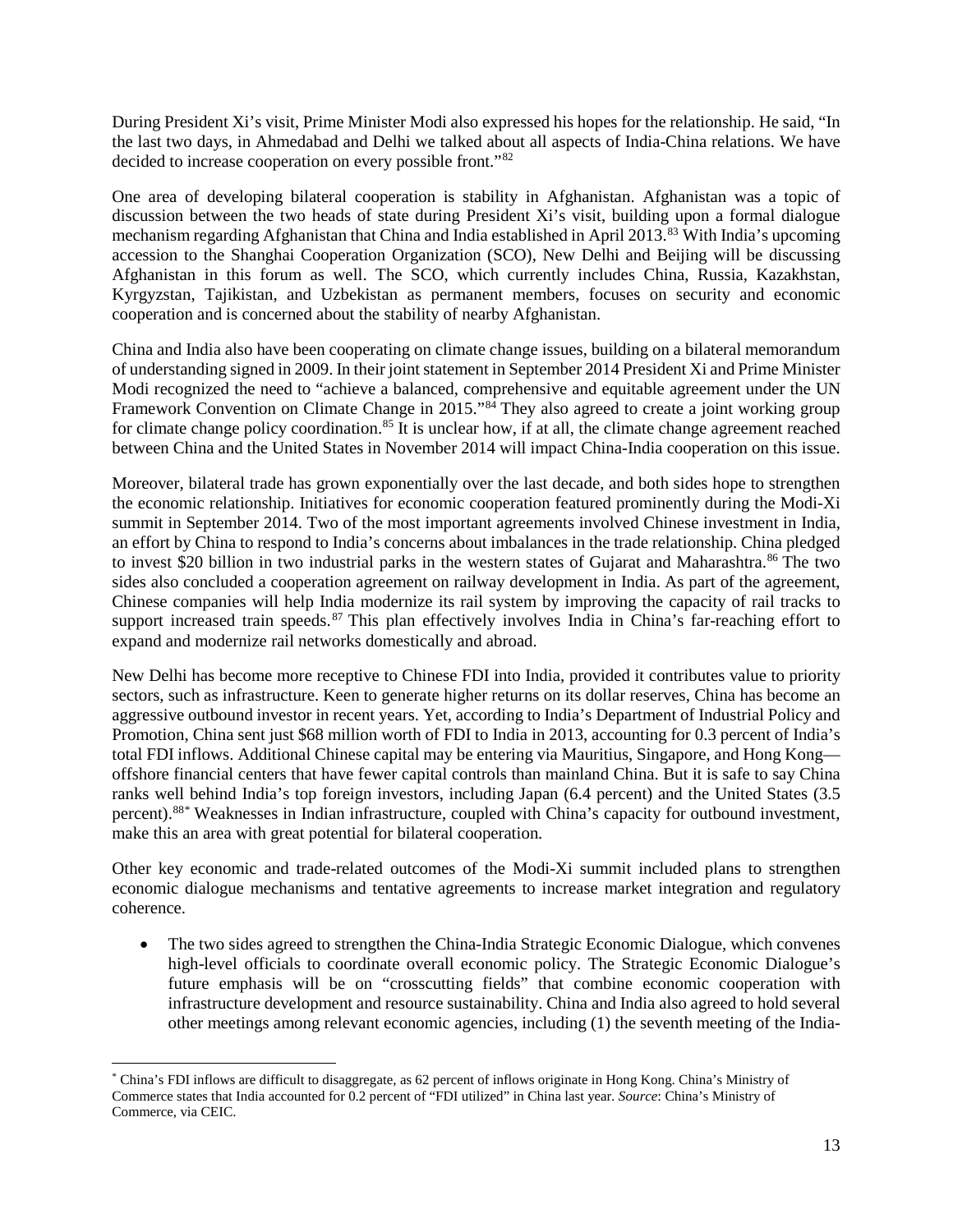China Financial Dialogue, a bilateral forum to enhance financial regulatory cooperation; and (2) a new dialogue between India's Department of Economic Affairs and the Development Research Center of China's State Council to study joint challenges in managing economic rebalancing. In addition, the two sides agreed to further strive to implement the outcomes from the first meeting of a joint study group on the Bangladesh-China-India-Myanmar Economic Corridor, an initiative to enhance infrastructure links, economic and environmental cooperation, and people-to-people contact between the four countries. [89](#page-24-38)

With respect to enforceable outcomes, the summit rendered fewer results. As part of the India-China Financial Dialogue, India agreed "in principle" to allow the Bank of China to open a branch in Mumbai. The two countries also agreed to jointly develop energy-efficient "smart cities," without articulating any specifics. They stated they would cooperate on food and drug issues, particularly registration of pharmaceutical products and speedier phytosanitary negotiations on agricultural goods for two-way trade. Finally, China stated its "willingness" to relax its quota system on imported films to allow more imports of Indian productions, a preliminary step that could pave the way for an increase in bilateral services trade.<sup>[90](#page-24-13)</sup>

In addition to bilateral cooperation, China and India are working together in multilateral forums. At this year's BRICS summit, the five member countries agreed to establish a development bank which is seen as a potential competitor to the World Bank. Another potential avenue of cooperation is the Asian Infrastructure Investment Bank (AIIB), which could come to rival the Asian Development Bank as a source of funding for Asian infrastructure projects. The AIIB's members signed a memorandum on the creation of the bank in October 2014. U.S. allies Australia, Japan, and South Korea did not join, but India was among the signatories. China is expected to be the largest contributor of funding and the largest shareholder in both of these banks, so it remains to be seen how influential India can be in shaping their agendas.<sup>[91](#page-24-39)</sup> In August 2014, officials from China and India also met with counterparts from Brazil and South Africa to discuss climate change policy, one of several meetings the four countries have held on the topic since 2009.<sup>[92](#page-24-17)</sup> Furthermore, Chinese, Indian, and Russian officials have been meeting to discuss stability in Afghanistan.<sup>[93](#page-24-40)</sup>

### **Energy Competition and Cooperation in China-India Relations**

As emerging economies, China and India strive to meet their rising energy needs while also reducing the environmental damage caused by fossil fuel consumption. These efforts lead to competition as well as cooperation.

China and India are among the world's top five oil consumers and fastest-growing oil and gas importers. They are beginning to shape energy price trends, which historically have been determined by advanced economies.<sup>[94](#page-24-41)</sup> Although China imports a larger volume of oil, India is more import-reliant (see Table 3). The two countries also are importing increasing volumes of liquefied natural gas (LNG). Some experts predict that as India industrializes and urbanizes, its oil and gas imports will grow at a faster rate than China's. China is undergoing a structural shift away from industry and its economic growth has slowed. China may also increase offshore oil and onshore shale gas production, a policy priority outlined in the government's recent Energy Development Strategy Action Plan for 2014-2020.<sup>[95](#page-24-19)</sup>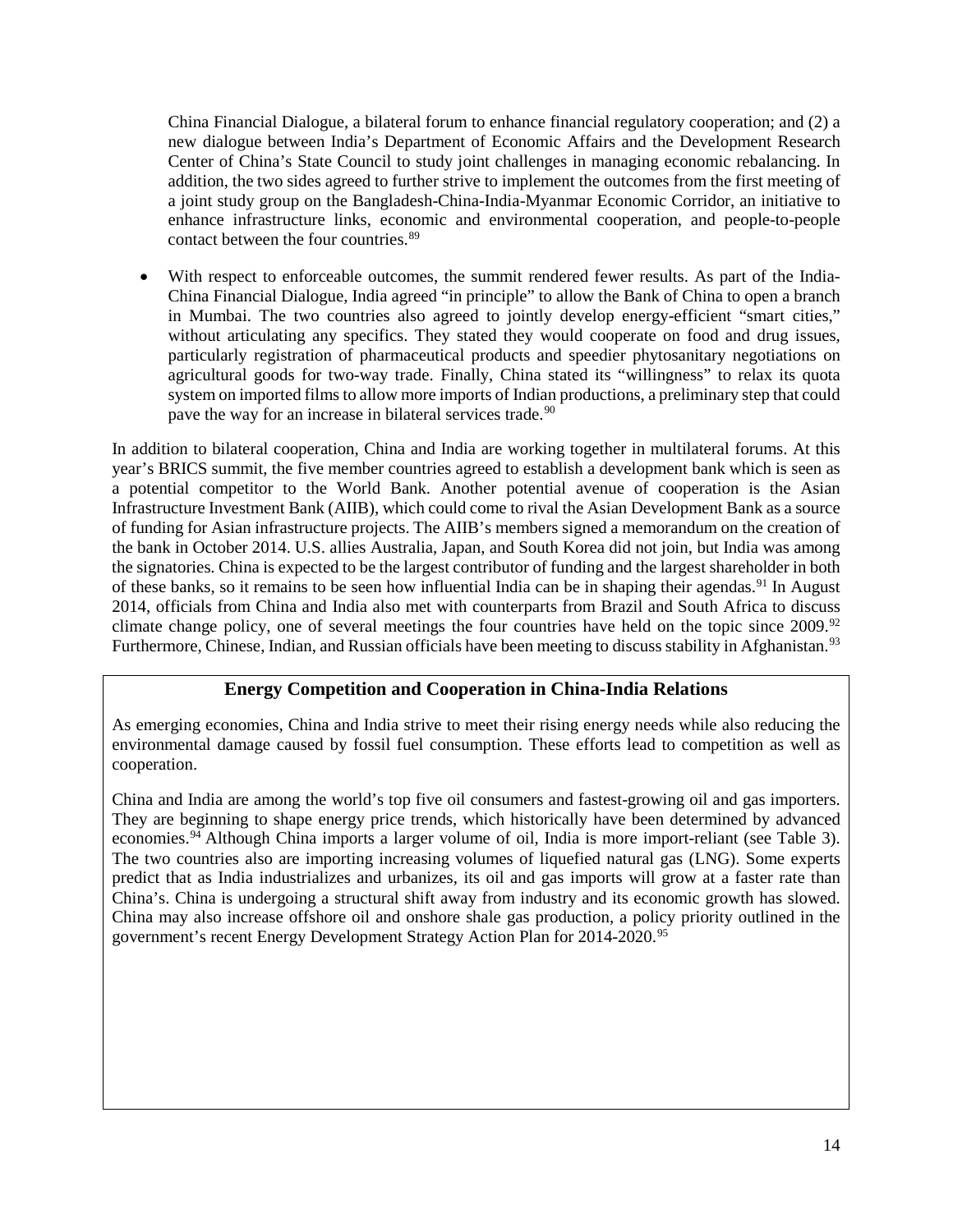|                      |            | Oil consumption | Gas consumption |          |  |
|----------------------|------------|-----------------|-----------------|----------|--|
|                      | <b>Net</b> |                 | <b>Net</b>      |          |  |
|                      | import     | Share of        | import          | Share of |  |
|                      | reliance   | world           | reliance        | world    |  |
| <b>United States</b> | 39.9%      | 20.7%           | 12.3%           | 21.4%    |  |
| China                | 55.7%      | 11.1%           | 28.4%           | 4.3%     |  |
| India                | 71.3%      | 3.9%            | 29.0%           | 1.7%     |  |
| Japan                | 97.1%      | 5.3%            | 93.0%           | 3.9%     |  |
| Korea                | 97.4%      | 2.6%            | 95.7%           | 1.5%     |  |

**Table 3: Oil and Gas Consumption in the United States and Major Asian Countries, 2012**

 *Source:* U.S. Energy Information Administration.

 $\overline{\phantom{a}}$ 

Meanwhile, Chinese and Indian national oil companies are competing for equity oil investment overseas. For example, the exit of Western oil majors from Venezuela following "re-nationalization" policies in 2006 presented an opportunity for Indian and Chinese companies to step in. Indian companies have secured two exploration projects and have also signed contracts to purchase oil through Venezuela for Indian refineries. China has been more aggressive, combining exploration rights, heavy investment in energy infrastructure, and \$50 billion worth of energy-backed loans to Venezuela's government. [96](#page-24-42) Elsewhere in Latin America, Indian and Chinese companies are also competing in Brazil, the site of the world's largest offshore oil discoveries. Indian company Oil and Natural Gas Company Ltd. (ONGC) joined Shell in 2013 to preempt the purchase of a 35-percent stake in a Brazilian offshore oil field by Sinochem, China's largest chemical producer.<sup>[97](#page-24-21)</sup> According to Indian media reports, "An earlier attempt by ONGC to buy ConocoPhillips' 8.4 percent stake in Kazakhstan's Kashagan offshore oil field was scuttled by China, with the Kazakhstan government exercising its rights to buy the shares on offer. It was later sold off to China."[98](#page-24-43)

As part of its "new silk road" [\\*](#page-14-0) strategy, the Obama Administration has advocated a Turkmenistan-Afghanistan-Pakistan-India pipeline network. The project, if completed, could help India diversify its energy mix by providing an alternative to increasingly expensive seaborne LNG imports. The pipeline also could diversify the destinations for Turkmenistan's gas exports beyond China and Russia to include India. However, there is now little confidence the project can materialize. One challenge is the lack of mutual trust among the four countries involved. Private investors also find Afghanistan too politically unstable to serve as a gas transit hub. European governments, seeking an alternative to Russian supply, may also oppose the pipeline if it means Europe has less access to future supplies of Turkmen gas.<sup>[99](#page-24-23)</sup>

China and India face similar energy dilemmas. They each have abundant coal reserves, but this fuel source can have a devastating impact on public health and the environment. [†](#page-14-1) Both countries are in the process of

<span id="page-14-0"></span><sup>\*</sup> According to the U.S. Department of State, "The New Silk Road initiative was first envisioned in 2011 as a means for Afghanistan to integrate further into the region by resuming traditional trading routes and reconstructing significant infrastructure links broken by decades of conflict." The initiative comprises regional energy market integration (especially electricity grid infrastructure), trade and transport (e.g., WTO accession for Afghanistan and Kazakhstan, rehabilitation of roads), customs and border operations (to make customs procedures more efficient but also better able to prevent the transit of weapons, drugs, and human trafficking), and exchange programs for businesses and people (e.g., Central Asia-Afghanistan Women's Economic Symposium). U.S. Department of State, "U.S. Support for the New Silk Road." *http://www.state.gov/p/sca/ci/af/newsilkroad/*.

<span id="page-14-1"></span><sup>†</sup> Compounding the reliance on thermal energy is the low quality of coal in China and India. China ranks third in global reserves of subbituminous coal, while high-ash bituminous coals are particularly prevalent in India. International Energy Agency Clean Coal Center, "Profiles: Global Perspective on the Use of Low Quality Coals," No. 11/2 (Paris, France: International Energy Agency, April 2011). *http://www.iea-coal.org.uk/documents/82615/7953/Global-perspective-on-the-use-of-low-quality-coals-CCC/180*.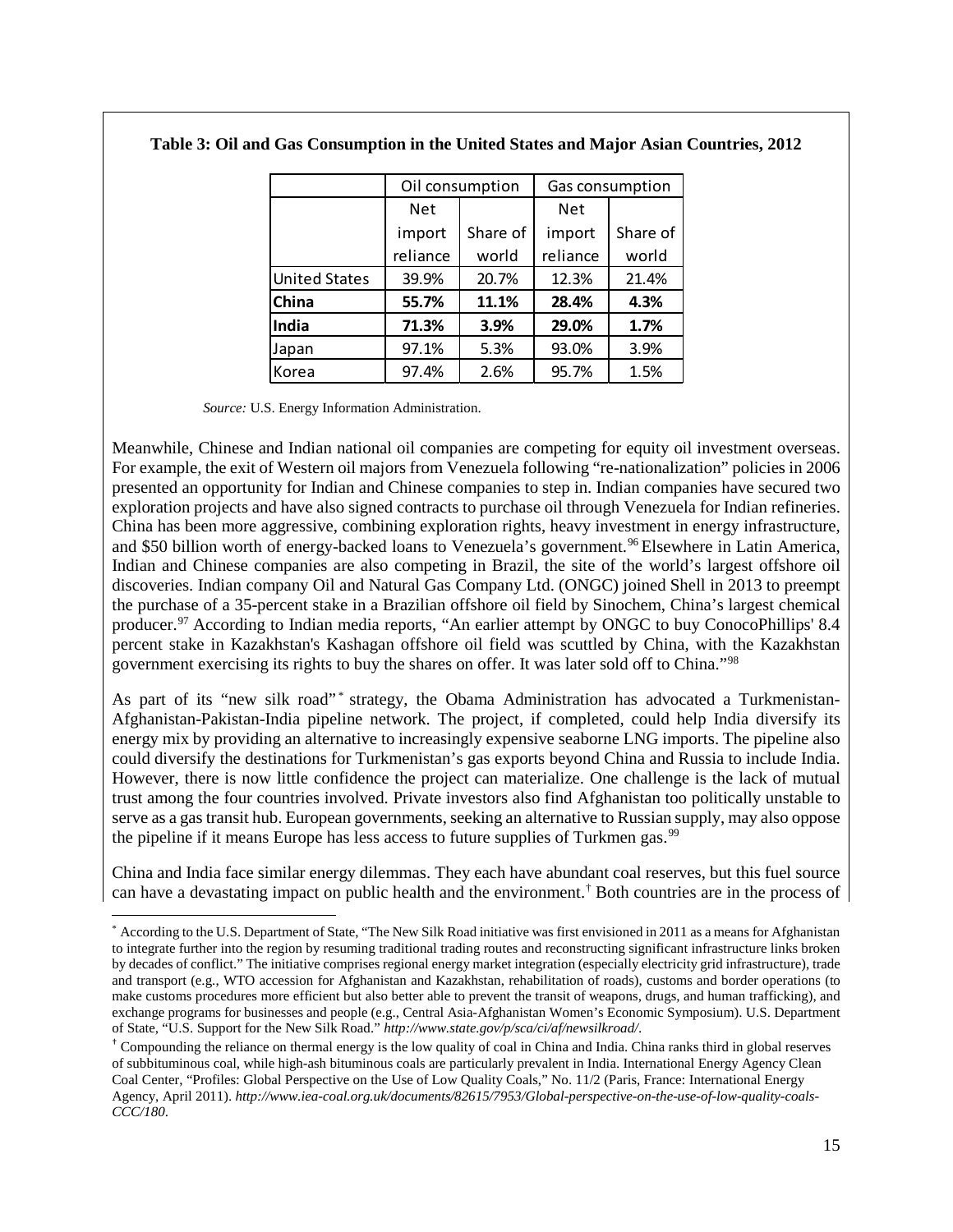pursuing other sources of clean and renewable energy. For example, in the wind energy sector, Chinese turbine maker Goldwind Science & Technology Co. Ltd. and Indian turbine maker Suzlon Energy Ltd. are competing with leading Western companies such as General Electric. In addition, China's second-largest manufacturer of wind turbines, Ming Yang Wind Power Group Ltd., is aggressively expanding into the Indian market.[100](#page-24-25)

At the Modi-Xi Summit, the two sides agreed to carry out bilateral cooperation in civil nuclear energy, including holding working level consultations between the Department of Atomic Energy of India and the China Atomic Energy Authority.[101](#page-24-26) Since the 2011 Fukushima Daichi nuclear disaster in Japan, there have been concerns about the safety of nuclear energy, but Beijing and New Delhi appear determined to build new nuclear power stations nonetheless.

# **Implications and Opportunities for the United States**

The election of Prime Minister Modi, India's evolving strategic calculations, and the growing Indian economy and role in global energy markets have important implications for U.S. security and economic interests and may present opportunities for greater U.S.-India cooperation.

Prime Minister Modi has shown support for the U.S.-India Defense Trade and Technology Initiative (DTTI), an initiative that supports efforts for defense technology co-development and co-production, priorities for India as it seeks to build its indigenous defense industry. The two sides held the initiative's first meeting in September 2014. Subsequently, the joint statement of Prime Minister Modi and President Obama during Prime Minister Modi's visit to the United States in September endorsed the DTTI's creation of a new task force to decide the technologies and projects for which the United States and India will engage in co-development and co-production. [102](#page-24-30)

Furthermore, the Modi Administration's proposed increase in defense spending, due in part to China's military modernization, could be a boon for the U.S. defense industry as India seeks to upgrade its military systems and platforms, acquire new capabilities, and strengthen its relationship with the United States.<sup>[103](#page-24-32)</sup>

Nevertheless, U.S. defense firms will continue to face two primary challenges in India: (1) a complex defense procurement bureaucracy; and (2) a highly competitive market due to India's existing relationships with other foreign arms suppliers, particularly Russia, France, and Israel.

- According to S. Amer Latif, former director for South Asian affairs in the Office of South and Southeast Asian Affairs in the U.S. Office of the Undersecretary of Defense for Policy: "The challenge for Americans is getting an element of predictability on when decisions will be made [by the Indian government] to be able to do long-range business planning. The lack of transparency on how and when decisions will be made on defense deals constitutes a major concern for U.S. firms seeking to project costs for bidding on tenders."<sup>[104](#page-24-33)</sup> Other problems with the Indian defense procurement bureaucracy include the insufficient number of defense procurement officials, the high turnover and low level of defense acquisition experience among these officials, and centralized decision-making that slows the procurement process.<sup>[105](#page-24-34)</sup>
- India imports the vast majority of its defense equipment from Russia. Of the \$25 billion in defense equipment delivered to India between 2004 and 2013, Russian products accounted for a 74 percent share, according to SIPRI.<sup>[106](#page-24-3)</sup> In contrast, deliveries of U.S. products made up only six percent of India's imports of defense equipment during that time.<sup>[107](#page-24-35)</sup> However, India has signed major deals with U.S. defense companies in recent years, including deals for six C-130J transport aircraft, 10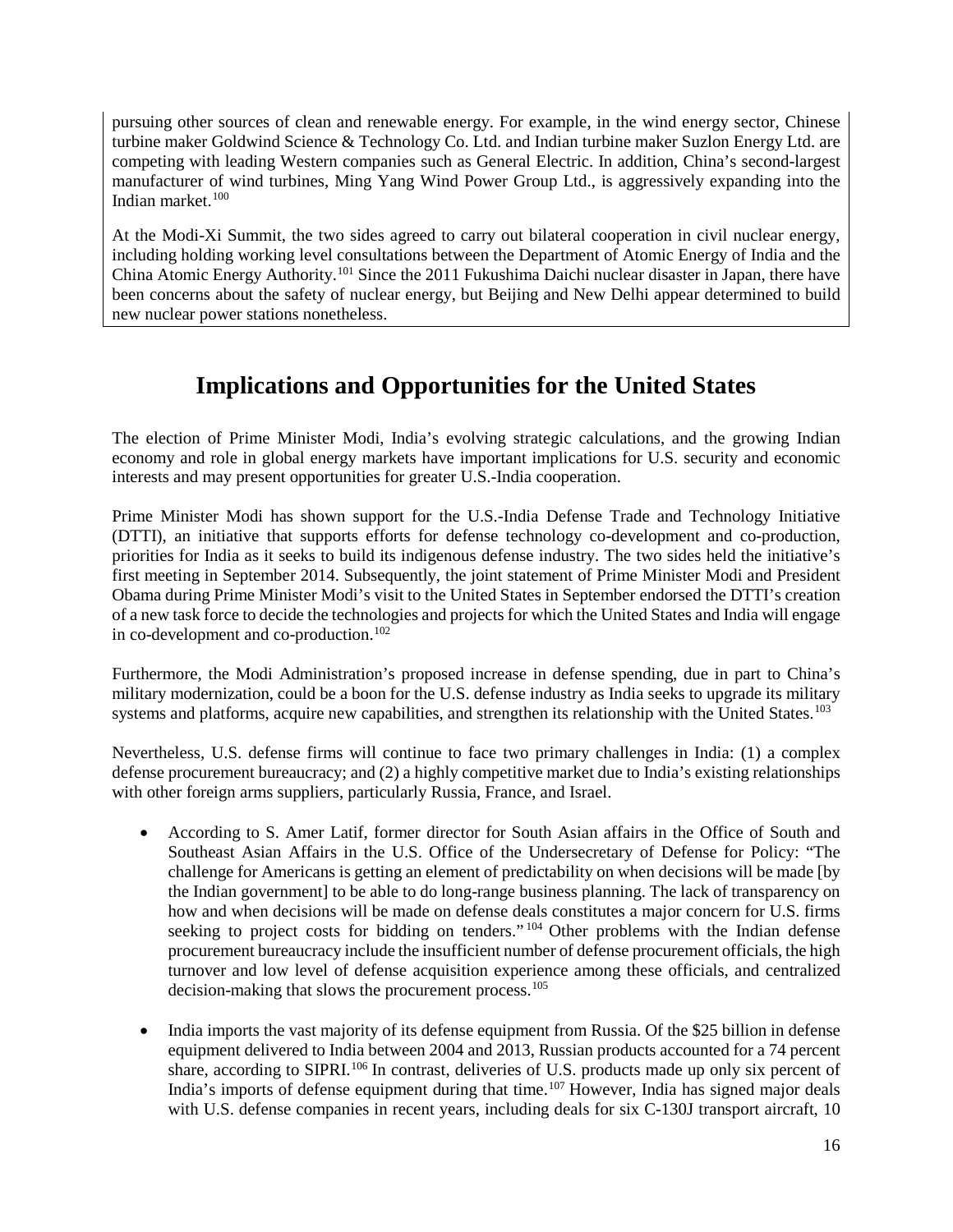C-17A transport aircraft, and eight P-8I maritime patrol aircraft.<sup>[108](#page-24-36)</sup> Going forward, India may procure U.S.-made heavy lift and attack helicopters.<sup>[109](#page-24-6)</sup>

The Modi Administration has also raised the cap on FDI in the defense sector from 26 percent to 49 percent. However, because foreign investors in India's defense sector will still lack a controlling share of their investments, the positive effects of this policy for U.S. defense companies will be limited.<sup>[110](#page-24-7)</sup>

India probably would support more robust bilateral training and security activities with the United States in areas such as humanitarian assistance and disaster relief, search and rescue, noncombatant evacuation, maritime reconnaissance patrol, counterterrorism, counterpiracy, and counterproliferation. [111](#page-24-9) Moreover, while the U.S. Army, Navy, and Air Force conduct training and exchanges with their Indian counterparts, there are no institutionalized strategic dialogue mechanisms between them. India may be open to establishing such a mechanism to facilitate broader cooperation and collaboration in areas of mutual interest such as counterinsurgency, stability in Afghanistan, and Chinese military developments.<sup>[112](#page-24-44)</sup>

Despite the potential for enhanced military and security activities, India likely will continue to balance its desire to partner with the United States with its longstanding goal of "strategic autonomy" and its concern that closer U.S.-India ties could antagonize China and upset India-China relations.<sup>[113](#page-24-11)</sup> Furthermore, concerns about the United States' reliability and memories of U.S. sanctions on India after its nuclear tests in the late 1990s hamper Indian officials' trust in the United States. Some Indian officials are also concerned a stronger U.S.-India security relationship would be unequal, with India playing the role of a junior partner.<sup>[114](#page-24-45)</sup>

India's growing perception of China as a threat is driving New Delhi to strengthen military ties with some U.S. allies and associates in the Asia Pacific region, [\\*](#page-16-0) including Australia, Japan, South Korea, and Vietnam. India also may be motivated to develop closer security relations with other countries in the region to hedge against a potential decline in U.S. military and economic influence and to avoid being overly dependent on Washington for its regional security needs.

- In the past decade, India has significantly expanded its defense partnerships with countries in the Asia Pacific region, primarily through increased participation in bilateral and multilateral military exercises. After signing an upgraded Defense Cooperation Agreement in 2003, India and Singapore have held regular joint military exercises.<sup>[115](#page-24-46)</sup> India and Japan began conducting bilateral exercises in 2012 and Japan joined the U.S.-India Malabar exercise in 2009, 2011, and 2014.[116](#page-24-47) India and Australia are planning their first bilateral maritime exercise in 2015. Additionally, India has taken a leading role in training Southeast Asian navies, particularly those of Burma and Vietnam.<sup>[117](#page-24-15)</sup>
- India is increasing its defense equipment cooperation with other countries in the Asia Pacific region. In October 2014, India agreed to sell maritime patrol ships to Vietnam and the two countries are discussing a possible sale of India's BrahMos cruise missile.<sup>[118](#page-24-16)</sup> A year prior, India's Ministry of Defense approved a contract to purchase eight minesweeper ships from Kangnam, a South Korean company.[119](#page-24-18) Moreover, the governments of India and Japan are discussing the potential transfer of Japanese US-2 amphibious aircraft to India.[120](#page-24-41)

Incrementally expanding security cooperation between India and U.S. allies and associates in the region could further promote U.S. security objectives and augment the U.S. rebalance to the Asia Pacific region.

 $\overline{\phantom{a}}$ 

<span id="page-16-0"></span><sup>\*</sup> U.S. treaty allies in the Asia Pacific region are Australia, Japan, the Philippines, South Korea, and Thailand. Established and emerging U.S. security associates are India, Indonesia, Malaysia, New Zealand, Singapore, Taiwan, and Vietnam.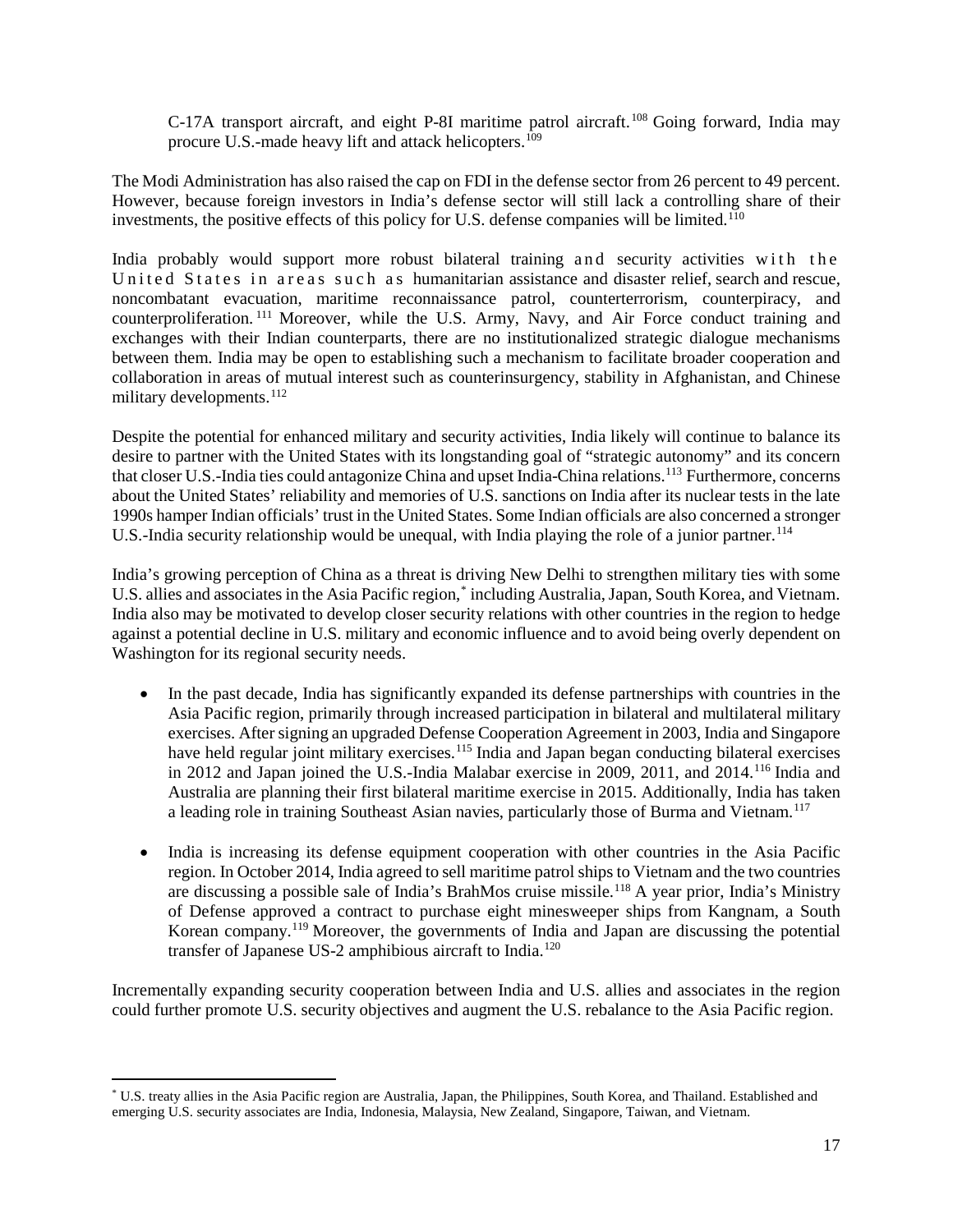- Such cooperation has the potential to strengthen Indian military capabilities while allowing India to avoid being tied too closely to the United States, one of India's priorities and a factor that limits U.S.-India defense cooperation.
- Increased military exercises among U.S. regional allies and associates could improve each country's ability and willingness to contribute to multilateral military activities such as humanitarian assistance and disaster relief. For the U.S. military, humanitarian assistance and disaster relief is one of its most important missions in the Asia Pacific region. In testimony to Congress, Admiral Samuel Locklear, Commander of U.S. Pacific Command, said, "The Indo-Asia-Pacific region is the world's most disaster-prone with 80 percent of all natural disaster occurrences. It contends with more super-typhoons, cyclones, tsunamis, earthquakes, and floods than any other region."[121](#page-24-48)
- Acquisition of and training on some common weapon systems and platforms could increase interoperability between India and U.S. allies and associates—as well as between India and the U.S. military.<sup>[122](#page-24-20)</sup> India's training with close U.S. allies such as Australia, Japan, and South Korea also could help to reinforce the use of (or at least familiarity with) U.S.-compatible tactics, techniques, and procedures. Developing interoperability with U.S. allies and associates may be less sensitive for the Indian government and military than doing so with the United States.<sup>[123](#page-24-22)</sup>
- Improved military capabilities and security cooperation among U.S. allies and associates could help each country better respond to Chinese military activities and address capability shortcomings or vulnerabilities. These advances also could cause Beijing to more closely consider the costs of launching a military operation against any one of them.<sup>[124](#page-24-23)</sup>

Finally, in the economic realm, through cooperation with India, the United States has an opportunity to promote a greater balance of economic power in the Asia Pacific region, encourage greater market access in China, promote China's compliance with its WTO obligations, and contribute to global energy security.

- The United States is a growing destination for Indian goods and services exports, and India has used these exports to reduce its trade deficit with the world. The United States could develop this commercial relationship by engaging with India more directly in other areas, such as research cooperation, bilateral investment, and financial sector integration. Efforts by the United States to support India's economic growth could lead to a more balanced distribution of economic power in the Asia Pacific region.
- The United States and India have a common interest in improving market access and WTO compliance in China. Both countries are pursuing these goals in their bilateral relations with China through various dialogue mechanisms such as the U.S.-China Joint Commission on Commerce and Trade and the China-India Strategic Economic Dialogue.
- The United States and India also have cooperated in the WTO to address these challenges. In July 2012, India, along with seven other WTO members, acted as a third-party complainant in the United States' complaint against China's antidumping and countervailing duties on U.S. automobile exports. In December 2012 and June 2013, India and the United States acted as third-party complainants in Japan and the European Union's complaints against China's anti-dumping duties on high-performance stainless steel seamless tubes.[\\*](#page-17-0) More such coordination could be beneficial to

<span id="page-17-0"></span><sup>\*</sup> The cases referenced are DS440, DS454, and DS460. l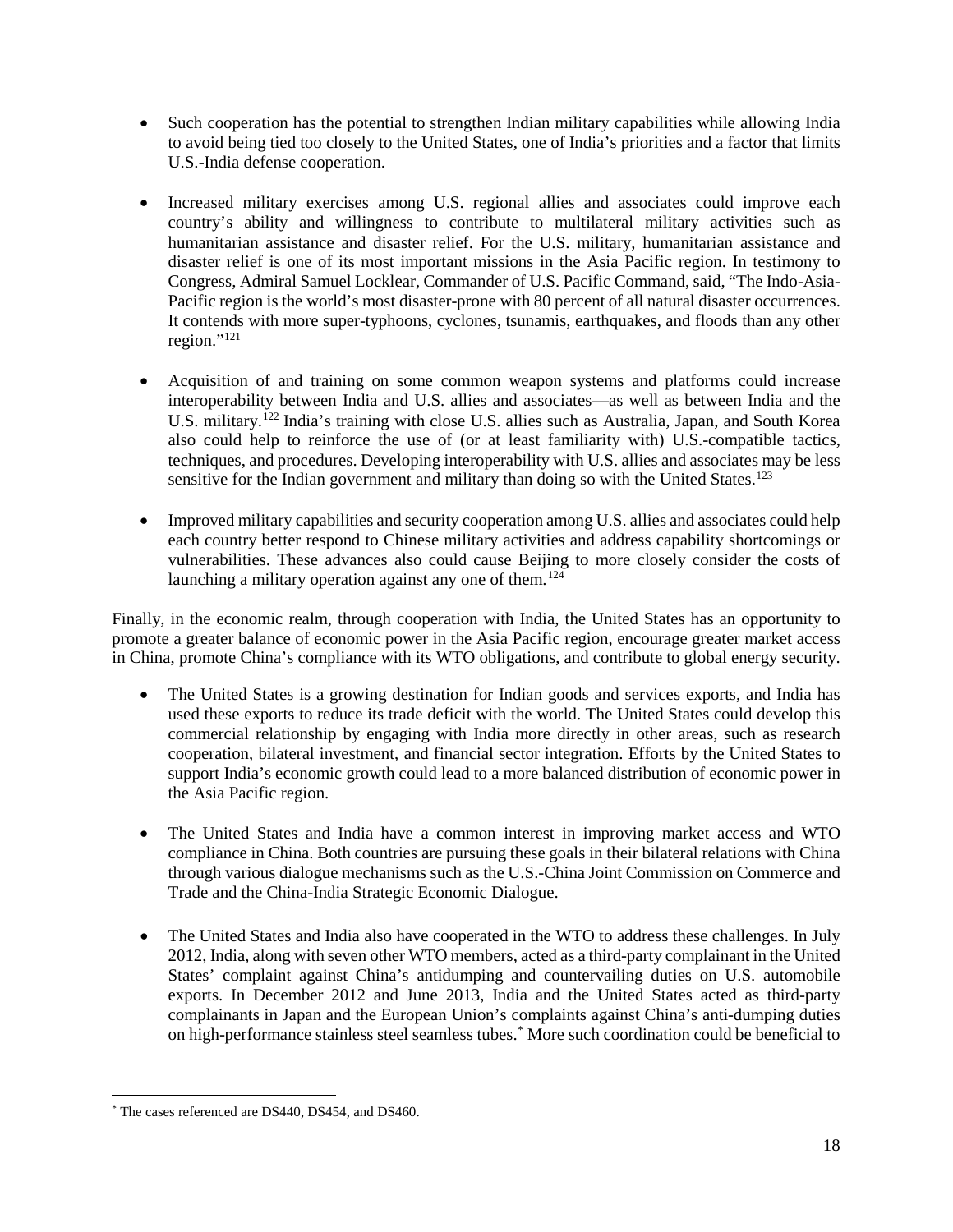Washington and New Delhi, since the joint actions of large economies can reduce China's leverage in the WTO.

• The gradual shift of global oil consumption from the United States to Asia will have a deep impact on energy markets and geopolitics in the decades to come. The Organization of the Petroleum Exporting Countries (OPEC), which accounts for roughly two-fifths of global oil supply, has primarily based its production decisions on the U.S. market. However, it is beginning to consider Indian and Chinese demand. The United States, China, and India have a mutual interest in mitigating OPEC's influence over oil prices. The United States could advocate for Indian and Chinese accession to the International Energy Agency (IEA). The IEA coordinates emergency oilsharing arrangements at the multilateral level but will become less effective if it continues to exclude large emerging economies, like China and India, from its deliberations. The United States could also encourage China and India, along with Japan and South Korea, to better coordinate their purchases and stockpiling of oil and gas.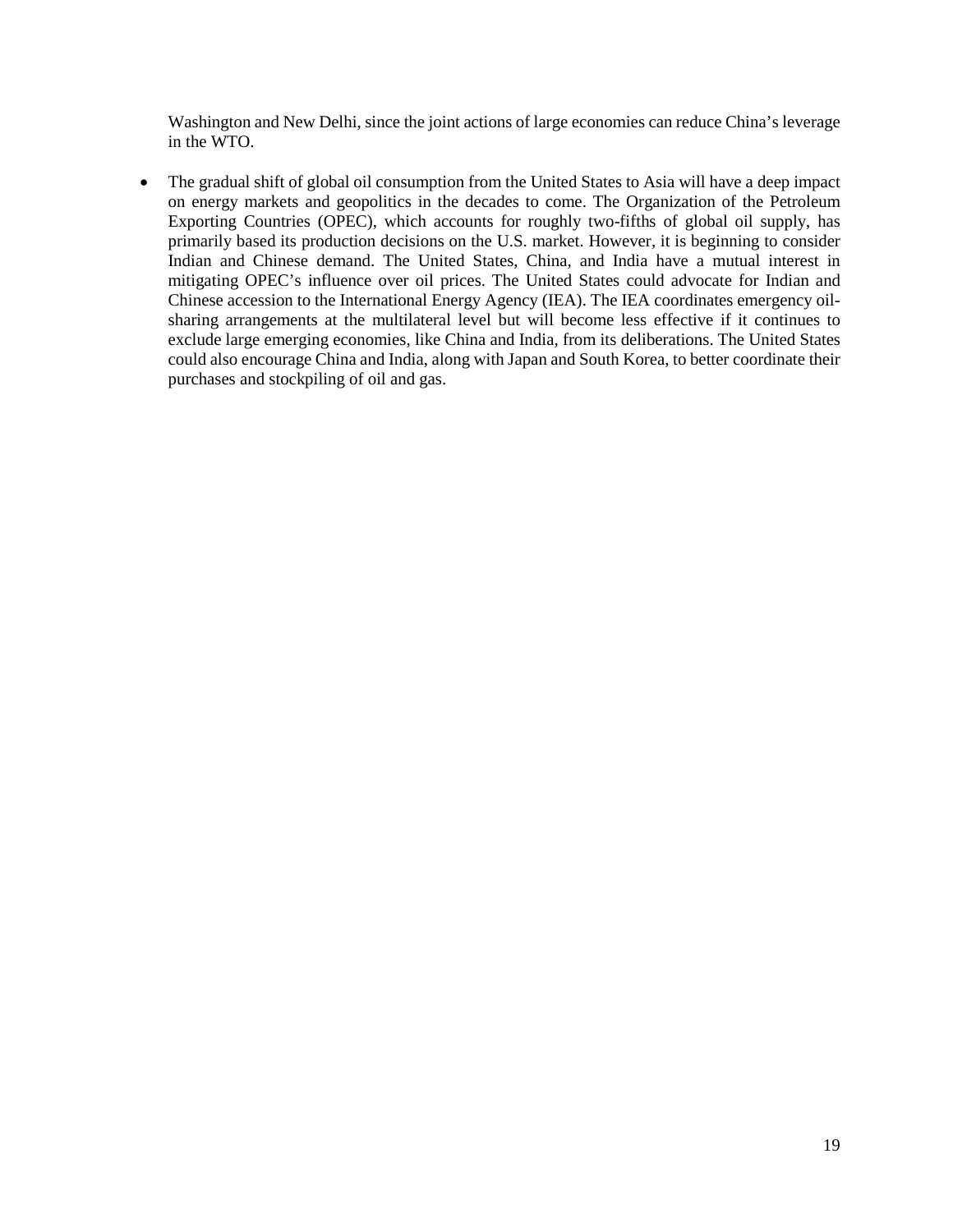$\overline{\phantom{a}}$ 

*http://www.nytimes.com/2013/05/21/world/asia/india-china-border-issues.html?*; China Ministry of Foreign Affairs, *Foreign Ministry Spokesperson Hua Chunying's Regular Press Conference on April 25, 2013*, April 27, 2013. OSC ID:

CPP20130427968070; Open Source Center*, Summary: India Protests PRC Troop 'Intrusion*,*'*April 23, 2013. OSC ID: FEA20130423030877; Andrew North, "Premier Li Keqiang's Visit: India and China in Border Row Pledge," BBC, May 20, 2013. *[http://www.bbc.com/news/world-asia-india-22592770;](http://www.bbc.com/news/world-asia-india-22592770)* Xi Jinping, "Towards an Asian century of prosperity," *Hindu*, September 17, 2014. *[http://www.thehindu.com/todays-paper/tp-opinion/towards-an-asian-century-of](http://www.thehindu.com/todays-paper/tp-opinion/towards-an-asian-century-of-prosperity/article6417277.ece)[prosperity/article6417277.ece.](http://www.thehindu.com/todays-paper/tp-opinion/towards-an-asian-century-of-prosperity/article6417277.ece)*

<span id="page-19-4"></span><sup>5</sup> C. Raja Mohan, *Samudra Manthan: Sino-Indian Rivalry in the Indian Pacific* (Washington, DC: Carnegie Endowment for International Peace, 2012), pp. 16, 32.

<sup>6</sup> John W. Garver, *Protracted Contest: Sino-Indian Rivalry in the Twentieth Century* (Seattle, WA, University of Washington Press, 2001), pp. 80, 97, 192; John W. Garver, "China's Decision for War with India in 1962," in Alastair Iain Johnston and Robert S. Ross eds., *New Directions in the Study of China's Foreign Policy* (Stanford, CA, Stanford University Press, 2006), pp. 122-123; M. Taylor Fravel, *Strong Borders, Secure Nation: Cooperation and Conflict in China's Territorial Disputes* (Princeton, NJ, Princeton University Press, 2008), pp.196, 198.

<sup>7</sup> Alyssa Ayers, "China's Mixed Messages to India," *Asia Unbound* (Council on Foreign Relations Blog), September 17, 2014. *http://blogs.cfr.org/asia/2014/09/17/chinas-mixed-messages-to-india/*; Open Source Center, *Summary: India Protests PRC Troop 'Intrusion'*, April 23, 2013. OSC ID: FEA20130423030877.

<sup>8</sup> Shishir Gupta, "China, India in Border Skirmish ahead of Xi Visit," *Hindustan Times* (India), September 15, 2014. *http://www.hindustantimes.com/india-news/chinese-civilians-intrude-into-ladakh-area/article1-1264293.aspx*.

<sup>9</sup> *Economic Times* (India), "Incursion by China during President Xi's Visit 'Uncommon': Indo-Tibetan Border Police," October 22, 2014. *[http://articles.economictimes.indiatimes.com/2014-10-22/news/55318994\\_1\\_itbp-president-xi-jinping-chinese](http://articles.economictimes.indiatimes.com/2014-10-22/news/55318994_1_itbp-president-xi-jinping-chinese-president)[president](http://articles.economictimes.indiatimes.com/2014-10-22/news/55318994_1_itbp-president-xi-jinping-chinese-president)*; Shannon Tiezzi, "China, India End Military Stand-Off along Disputed Border," *Diplomat*, October 1, 2014. *http://thediplomat.com/2014/10/china-india-end-military-stand-off-along-disputed-border/*.

<sup>10</sup> M. Taylor Fravel, "China Views India's Rise: Deepening Cooperation, Managing Differences," in Ashley Tellis, Travis Tanner, and Jessica Keogh eds. *Asia Responds to its Rising Powers: China and India* (Seattle, WA, National Bureau of Asian Research, 2011), p. 90.

<sup>11</sup> Open Source Center, *JFJB: Chengdu MAC Troops Explore Fighting and Training Methods for Highland Joint Operations*, August 2014. OSC ID: CPP20120816702004.

<sup>12</sup> *Economist*, "The Communist Party Deepens Tibet's Integration with the Rest of the Country," June 21, 2014.

*<http://www.economist.com/news/china/21604594-communist-party-deepens-tibets-integration-rest-country-taming-west>*; Ananth Krishnan, "China Opens New Highway near Arunachal Pradesh Border," *Hindu*, November 1, 2013.

*[http://www.thehindu.com/news/international/world/china-opens-new-highway-near-arunachal-pradesh-](http://www.thehindu.com/news/international/world/china-opens-new-highway-near-arunachal-pradesh-border/article5302068.ece)border/article5302068[.](http://www.thehindu.com/news/international/world/china-opens-new-highway-near-arunachal-pradesh-border/article5302068.ece)ece.*<br><sup>13</sup> Rajat Pandit, "With Eye on China, India Deploys Akash Missiles in Northeast," *Times of India*, August 22, 2014.

*http://timesofindia.indiatimes.com/india/With-eye-on-China-India-deploys-Akash-missiles-innortheast/articleshow/40645978.cms*.

<sup>14</sup> Syed Nazakat, "India Scales up Military Forces on Disputed China Border," *Christian Science Monitor*, May 21, 2014. *[http://www.csmonitor.com/World/Asia-South-Central/2014/0521/India-scales-up-military-forces-on-disputed-China-border.](http://www.csmonitor.com/World/Asia-South-Central/2014/0521/India-scales-up-military-forces-on-disputed-China-border)* <sup>15</sup> *NDTV* (India), "India holds military exercises close to China border," March 1, 2012. *[http://www.ndtv.com/article/india/india](http://www.ndtv.com/article/india/india-holds-military-exercises-close-to-china-border-181633)[holds-military-exercises-close-to-china-border-181633.](http://www.ndtv.com/article/india/india-holds-military-exercises-close-to-china-border-181633)*

<sup>16</sup> Rajeev Sharma, "India Ups the Ante along Chinese Border," *Diplomat*, August 22, 2012.

*http://thediplomat.com/2012/08/india-ups-the-ante-along-chinese-border/.*

<sup>17</sup> Press Trust of India, "India Announces 54 New Outposts in Arunachal Despite Border Dispute with China," October 24, 2014. *http://www.firstpost.com/india/india-announces-54-new-outposts-arunachal-despite-border-dispute-china-1771315.html*; Tommy Wilkes, "With Eye on China, Modi's India Plans to Develop Disputed Border Region," Reuters, September 14, 2014. *http://www.businessinsider.com/r-with-eye-on-china-modis-india-to-develop-disputed-border-region-2014-9*; Vishwa Mohan and Rajat Pandit, "Defence Projects along LAC to Get Quick Green Nod," *Times of India*, June 13, 2014.

*http://timesofindia.indiatimes.com/india/Defence-projects-along-LAC-to-get-quick-green-nod/articleshow/36455655.cms*. <sup>18</sup> Open Source Center, *Indian Article Examines Need for Strong Defense Infrastructure Along China Border*, March 2012. OSC ID: SAP20120407513030; Open Source Center, *India: Minister Reveals Government Plans To Build 2000 Km Border Road in Arunachal Pradesh*, October 2014. OSC ID: SAO2014101621649261.

<sup>19</sup> U.S.-China Economic and Security Review Commission, *Hearing on China's Maritime Disputes in the East and South China Seas,* testimony of Lloyd Thrall, April 4, 2013; Andrew Erickson and Lyle Goldstein, "Gunboats for China's New 'Grand

<span id="page-19-0"></span><sup>1</sup> Open Source Center, *China-India Economic Relations at a Glance*, September 13, 2013. OSC ID:

CHO2013091326108110; K. Alan Kronstadt, *India's New Government and Implications for U.S. Interests* (Congressional Research Service, August 2014).

<span id="page-19-1"></span><sup>2</sup> Jonathan Holsag, *China and India: Prospects for Peace* (New York, NY: Columbia University Press, 2010), pp.44-46.

<span id="page-19-2"></span><sup>3</sup> Tanvi Madan, "The Modi-Xi Summit and China-India Relations." (Washington, DC: The Brookings Institution, September 16, 2014). *[http://www.brookings.edu/research/opinions/2014/09/16-modi-xi-summit-and-china-india-relations.](http://www.brookings.edu/research/opinions/2014/09/16-modi-xi-summit-and-china-india-relations)*

<span id="page-19-3"></span><sup>4</sup> Gardiner Harris, "India and China Vow to Cooperate on Border," *New York Times*, May 20, 2013.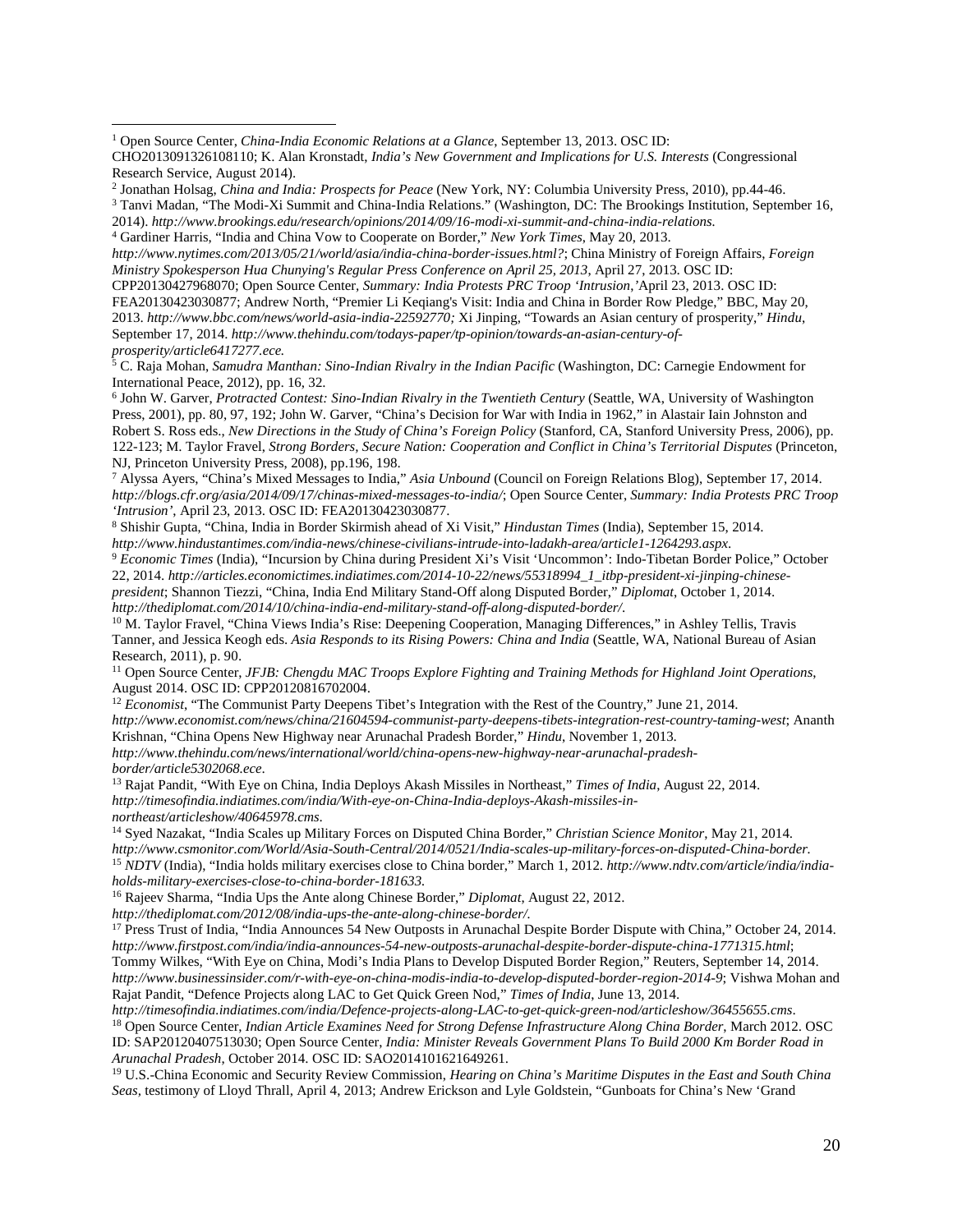Canals'? Probing the Intersection of Beijing's Naval and Oil Security Policies," *Naval War College Review* Vol. 62 No. 2 (Spring 2008).

<sup>20</sup> Andrew Erickson and Austin Strange, *No Substitute for Experience: Chinese Antipiracy Operations in the Gulf of Aden*  (Newport, RI: China Maritime Studies Institute, November 2013); U.S.-China Economic and Security Review Commission, *2013 Annual Report to Congress* (Washington, DC: November 2013), pp. 305-306; and U.S.-China Economic and Security Review Commission, *Hearing on China and the Middle East and North Africa,* testimony of Andrew Erickson, June 6, 2013. <sup>21</sup> Chen Guangshun, "The Survey Ship 'Ocean-1' Smoothly Completes Sea Trials in the South Sea," *China Ocean News*, November 18, 2013. OSC ID: CHR2013111868770077; U.S. Department of Defense, *Annual Report to Congress on Military and Security Developments Involving the People's Republic of China 2013* (Washington, DC: May 2013), p. 39; and Senate Armed Services Committee, *Hearing on U.S. Pacific Command Posture*, testimony of Admiral Samuel J. Locklear, 113th Cong., March 5, 2013.

<sup>22</sup> Kyle Mizokami, "These 5 Ships Are the Real Future of the Chinese Navy," *Foreign Policy*, December 16, 2013. *http://complex.foreignpolicy.com/posts/2013/12/16/these\_five\_ships\_are\_the\_real\_future\_of\_the\_chinese\_navy*; *Zee News*, "Chinese Ship Caught Spying on India," August 31, 2011. *[http://zeenews.india.com/news/world/chinese-ship-caught-spying-on](http://zeenews.india.com/news/world/chinese-ship-caught-spying-on-india_729165.html)[india\\_729165.html](http://zeenews.india.com/news/world/chinese-ship-caught-spying-on-india_729165.html)*; Mark Valencia, "Intelligence Gathering, the South China Sea, and the Law of the Sea," Nautilus Institute for Security and Sustainability Policy Forum 11-28, August 30, 2011. *[http://nautilus.org/napsnet/napsnet-policy-forum/intelligence](http://nautilus.org/napsnet/napsnet-policy-forum/intelligence-gathering-the-south-china-sea-and-the-law-of-the-sea/)[gathering-the-south-china-sea-and-the-law-of-the-sea/](http://nautilus.org/napsnet/napsnet-policy-forum/intelligence-gathering-the-south-china-sea-and-the-law-of-the-sea/)*; Peter Dutton, *Scouting, Signaling, and Gatekeeping: Chinese Naval Operations in Japanese Waters and the International Law Implications* (Newport, RI: U.S. Naval War College, February 2009), p. 3.

<span id="page-20-0"></span><sup>23</sup> *China's Navy Extends its Combat Reach to the Indian Ocean* (U.S.-China Economic and Security Review Commission, March 14, 2014).

*http://origin.www.uscc.gov/sites/default/files/Research/Staff%20Report\_China%27s%20Navy%20Extends%20its%20Combat%2 0Reach%20to%20the%20Indian%20Ocean.pdf*.

<sup>24</sup> Sandeep Unnithan, "Exclusive: Indian Navy Headless as Chinese Nuclear Sub Prowls Indian Ocean," *India Today*, March 21, 2014. *http://indiatoday.intoday.in/story/indian-navy-chinese-nuclear-sub-indian-ocean/1/350498.html*; Senate Armed Services Committee, *Defense Intelligence Agency Annual Threat Assessment*, written statement of Michael Flynn, February 11, 2014. p. 28. *http://www.armed-services.senate.gov/imo/media/doc/Flynn\_02-11-14.pdf*.

25 Sandeep Unnithan, " 'Hidden Dragon' on the High Seas: China's Deployment of Nuclear-Powered Attack Submarine," *Fortuna's Corner*, March 21, 2014. *http://fortunascorner.com/2014/04/01/hidden-dragon-on-high-seas-chinas-deployment-ofnuclear-powered-attack-submarine/*.

<sup>26</sup> *Colombo Gazette*, "Chinese Submarine Docks in Sri Lanka," November 2, 2014.

*http://colombogazette.com/2014/11/02/chinese-submarine-docks-in-sri-lanka/*.

 $\overline{\phantom{a}}$ 

<sup>27</sup> Anusha Ondaatije, "Sri Lanka Opens \$500 Million Port Terminal Built by China," Bloomberg, August 5, 2013.

*[http://www.bloomberg.com/news/2013-08-04/sri-lanka-to-open-500-million-container-terminal-built-by-china.html;](http://www.bloomberg.com/news/2013-08-04/sri-lanka-to-open-500-million-container-terminal-built-by-china.html)* Sri Lanka Ports Authority, "Development of Port in Hambantota." *[http://www.slpa.lk/port\\_hambantota.asp?chk=4.](http://www.slpa.lk/port_hambantota.asp?chk=4) 28* Gwadar Port Authority, *"Chairman's Message." [http://www.gwadarport.gov.pk/home.html.](http://www.gwadarport.gov.pk/home.html)* 

<sup>29</sup> Andrew Erickson and Austin Strange, *No Substitute for Experience: Chinese Antipiracy Operations in the Gulf of Aden*  (Newport, RI: China Maritime Studies Institute, November 2013).

<sup>30</sup> Open Source Center, *Some Indian Officials, Media Concerned Over Losing Clout to PRC*, December 22, 2012. OSC ID: SAP20121222534003; C. Raja Mohan, *Samudra Manthan: Sino-Indian Rivalry in the Indian Pacific* (Washington, DC: Carnegie Endowment for International Peace, 2012), p. 40.

<sup>31</sup> *India Strategic*, "Maritime Security of India Future Challenges," December 2013. OSC ID: SAL2014010741528940; Niharika Mandhana and Josh Chin, "India Launches Homegrown Aircraft Carrier," *Wall Street Journal*, August 12, 2013*.* 

*[http://online.wsj.com/news/articles/SB10001424127887324085304579008540915051228;](http://online.wsj.com/news/articles/SB10001424127887324085304579008540915051228)* C. Raja Mohan, *Samudra Manthan: Sino-Indian Rivalry in the Indian Pacific* (Washington, DC: Carnegie Endowment for International Peace, 2012), p. 61; *Asian Military Review*, "India Strengthen Coastal Security Network," August 27, 2012*. [http://www.asianmilitaryreview.com/india](http://www.asianmilitaryreview.com/india-strengthen-coastal-security-network/)[strengthen-coastal-security-network/](http://www.asianmilitaryreview.com/india-strengthen-coastal-security-network/)*; and *Asian News International*, "India aiming for real-time maritime domain awareness: Antony," October 25, 2010. *[http://in.news.yahoo.com/india-aiming-real-time-maritime-domain-awareness-antony.html.](http://in.news.yahoo.com/india-aiming-real-time-maritime-domain-awareness-antony.html)* <sup>32</sup> Alan Kronstadt and Sonia Pinto, *U.S.-India Security Relations: Strategic Issues* (Congressional Research Service, January 2013), pp. 10, 29.

<sup>33</sup> Sujan Dutta, "Wargames End, Minus Mishap," *Telegraph* (India), March 1, 2014.

*[http://www.telegraphindia.com/1140302/jsp/nation/story\\_18036892.jsp#.VElhS\\_nF-Sp](http://www.telegraphindia.com/1140302/jsp/nation/story_18036892.jsp%23.VElhS_nF-Sp)*; Rajat Pandit, "Navy Kicks off Largest Combat Exercise with Dedicated Satellite Above," February 13, 2014. Times of India.

*[http://timesofindia.indiatimes.com/india/Navy-kicks-off-largest-combat-exercise-with-dedicated-satellite](http://timesofindia.indiatimes.com/india/Navy-kicks-off-largest-combat-exercise-with-dedicated-satellite-above/articleshow/30349037.cms?referral=PM)[above/articleshow/30349037.cms.](http://timesofindia.indiatimes.com/india/Navy-kicks-off-largest-combat-exercise-with-dedicated-satellite-above/articleshow/30349037.cms?referral=PM)*

<sup>34</sup> Rahul Bedi, "India Commissions First-of-Class Destroyer Kolkata," *Jane's IHS*, August 18, 2014.

*http://www.janes.com/article/42106/india-commissions-first-of-class-destroyer-kolkata*.

<sup>35</sup> Manu Pubby, "Navy Seals 45,000-cr Deal: Seven Warships," *Indian Express*, June 20, 2009.

*http://archive.indianexpress.com/news/navy-seals-45-000-cr-deal--seven-warships/479132*.

<sup>36</sup> Vivek Raghuvanshi, "Indian Navy Wants to Fast-Track Purchase of Russian Subs," *Defense News*, August 2, 2014.

*http://www.defensenews.com/article/20140802/DEFREG03/308020016/Indian-Navy-Wants-Fast-Track-Purchase-Russian-Subs*.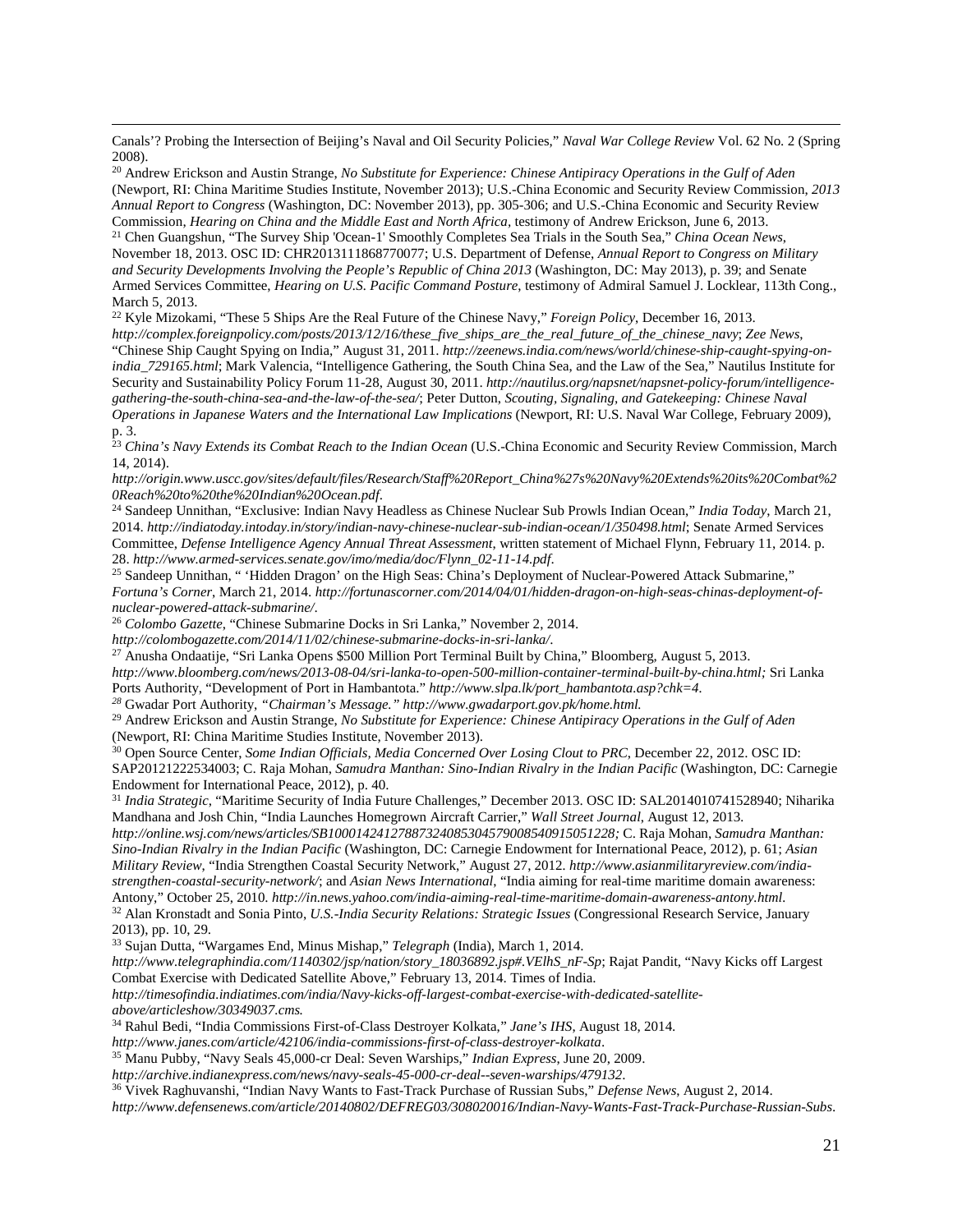<sup>37</sup> Pallava Bagla and Vishnu Som, "NDTV Exclusive: This is INS Arihant, First Made-in-India Nuclear Submarine," *NDTV* (India), August 20, 2014. *http://www.ndtv.com/article/india/ndtv-exclusive-this-is-ins-arihant-first-made-in-india-nuclearsubmarine-578949*. 38 Vivek Raghuvanshi, "Indian Navy Wants to Fast-Track Purchase of Russian Subs," *Defense News*, August 2, 2014.

*http://www.defensenews.com/article/20140802/DEFREG03/308020016/Indian-Navy-Wants-Fast-Track-Purchase-Russian-Subs*. <sup>39</sup> Open Source Center, *Article Analyzes India's Strategic Challenges in Developing Naval Power, Enhancing Maritime Security*, December 1, 2013. OSC ID: SAL2014010741528940.

<sup>40</sup> Saurav Jha, "The India Navy's Quest for Amphibious Assault Ships," *IBNLive* (India), October 24, 2014.

*http://ibnlive.in.com/blogs/sauravjha/2976/65411/the-indian-navys-quest-for-amphibious-assault-ships.html.*

<sup>41</sup> Boeing, "Boeing Delivers 6th P-8I Maritime Patrol Aircraft to India," November 25, 2014. *http://boeing.mediaroom.com/11- 25-2014-Boeing-Delivers-Sixth-P-8I-Maritime-Patrol-Aircraft-to-India*.

<sup>42</sup> Sanatu Choudhury, "India Choses Sikorsky for \$1 Billion Military Helicopter Deal," *Wall Street Journal*, December 6, 2014.

*http://www.wsj.com/articles/india-chooses-sikorsky-for-1-billion-military-helicopter-deal-1417867938*. 43 "Indian Air Force Chief Says Fighter Jet Deal Soon," *Business World* (India), November 14, 2014.

*http://www.businessworld.in/news/economy/indian-air-force-chief-says-fighter-jet-deal-soon/1624031/page-1.html*.

<sup>44</sup> Jay Menon, "Su-30MKI Delivery to Indian Air Force Slips," *Aviation Week*, March 6, 2013.

*http://aviationweek.com/defense/su-30mki-delivery-indian-air-force-slips*.

 $\overline{\phantom{a}}$ 

<sup>45</sup> Stockholm International Peace Research Institute, "Transfers of Major Conventional Weapons: Sorted By Supplier. Deals with Deliveries Or Orders Made for Year Range 2004 to 2013," SIPRI Arms Transfer Database, November 10, 2014.

<sup>46</sup> Amrita Dhindsa, "Boeing to Deliver 10 C-17 Airlifters for Indian Air Force by 2014," The Boeing Company, September 15, 2014. *http://www.boeing.co.in/Featured-Content/Boeing-to-build-10-C-17-airlifters-for-Indian-Air*.

<span id="page-21-0"></span><sup>47</sup> Council on Foreign Relations, "China-Pakistan Relations." *[http://www.cfr.org/china/china-pakistan-relations/p10070.](http://www.cfr.org/china/china-pakistan-relations/p10070)* <sup>48</sup> Agence France Presse, "China-Pakistan Friendship 'Sweeter Than Honey', Says Nawaz Sharif," July 5, 2013.

<span id="page-21-1"></span>*http://www.telegraph.co.uk/news/worldnews/asia/pakistan/10161516/China-Pakistan-friendship-sweeter-than-honey-says-Nawaz-Sharif.html*; *Economist*, "Pakistan and China: Sweet as Can Be? Even an All-Weather Friendship Has its Limits," May 12, 2011. *http://www.economist.com/node/18682839*.

<span id="page-21-2"></span><sup>49</sup> Harsh Pant, "The Pakistan Thorn in China-India-U.S. Relations," *Washington Quarterly* 35:1 (December 2011), p. 84. <sup>50</sup> Council on Foreign Relations, "China-Pakistan Relations." *<http://www.cfr.org/china/china-pakistan-relations/p10070>*; Saeed Shah, "Pakistan's Sharif Heading to Beijing to Sign Energy Infrastructure Pacts," *Wall Street Journal*, November 6, 2014. *http://online.wsj.com/articles/pakistans-sharif-heading-to-beijing-to-sign-energy-infrastructure-pacts-1415293363*.

<span id="page-21-3"></span><sup>51</sup> Stockholm International Peace Research Institute, "TIV of Arms Exports to Pakistan, 2004-2013," SIPRI Arms Transfer Database, November 7, 2014. *http://www.sipri.org/databases/armstransfers*.

<sup>52</sup> Stockholm International Peace Research Institute, "Transfers of Major Conventional Weapons: Sorted by Supplier. Deals with Deliveries Or Orders Made for Year Range 2004 To 2013," SIPRI Arms Transfer Database, November 7, 2014.

<span id="page-21-4"></span><sup>53</sup> Forhan Bokhari, "China, Pakistan Set for Submarine Deal by End of Year, Say Officials," *Jane's*, February 2, 2014.

<span id="page-21-5"></span>*http://www.janes.com/article/33315/china-pakistan-set-for-submarine-deal-by-end-of-year-say-officials*.

<sup>55</sup> Ankit Panda, "Pakistan Begins Producing Block-II JF-17 Aircraft," *Diplomat*, December 27, 2013.

*http://thediplomat.com/2013/12/pakistan-begins-producing-block-ii-jf-17-aircraft/*.

<sup>56</sup> Council on Foreign Relations, "China-Pakistan Relations." *[http://www.cfr.org/china/china-pakistan-relations/p10070.](http://www.cfr.org/china/china-pakistan-relations/p10070)* <sup>57</sup> John W. Garver, *Protracted Contest: Sino-Indian Rivalry in the Twentieth Century* (Seattle, WA, University of Washington Press, 2001), pp. 327, 329; T.V. Paul, "Chinese-Pakistani Nuclear/Missile Ties and the Balance of Power," *Non-Proliferation Review* (Summer 2003) 4.

<sup>58</sup> T.V. Paul, "Chinese-Pakistani Nuclear/Missile Ties and the Balance of Power," *Non-Proliferation Review* (Summer 2003) 5. 59 *Hindu*, "We're Fully Alert, Govt on China-Pak Nuke Deal," December 17, 2014.

*http://www.thehindu.com/news/national/were-fully-alert-govt-on-chinapak-nuke-deal/article6700916.ece*; Shirley A. Kan, *China and Proliferation of Weapons of Mass Destruction and Missiles: Policy Issues* (Congressional Research Service, November 25,

 $60$  BBC, "1959: Dalai Lama Escapes to India."

*http://news.bbc.co.uk/onthisday/hi/dates/stories/march/31/newsid\_2788000/2788343.stm*.

<sup>61</sup> Central Tibetan Administration, "About CTA." *[http://tibet.net/about-cta.](http://tibet.net/about-cta)* 

<sup>62</sup> Raja Mohan, *Sino-Indian Rivalry in the Indo-Pacific* (Washington DC: Carnegie Endowment for International Peace, 2012), p. 197.

<sup>63</sup> Ben Blanchard, "Beijing Tells Dalai Lama Again to Respect Reincarnation," Reuters, September 10, 2014.

*http://www.reuters.com/article/2014/09/10/us-china-tibet-idUSKBN0H50ST20140910*.

<sup>64</sup> Kieran Cooke, "The Dams of India: Boon or Bane?," *Guardian*, March 17, 2014.

<sup>65</sup> Agence France-Presse, "China's Mega-Dam in Tibet Begins Operations, India Watches Closely," November 24, 2014.

*http://www.ndtv.com/article/india/china-s-mega-dam-in-tibet-begins-operations-india-watches-closely-625096*; *Press Trust of India*, "PM Meets Chinese President, Raises Brahmaputra Issue," March 24, 2013. *http://www.tehelka.com/pm-meets-chinesepresident-raises-brahmaputra-issue/.*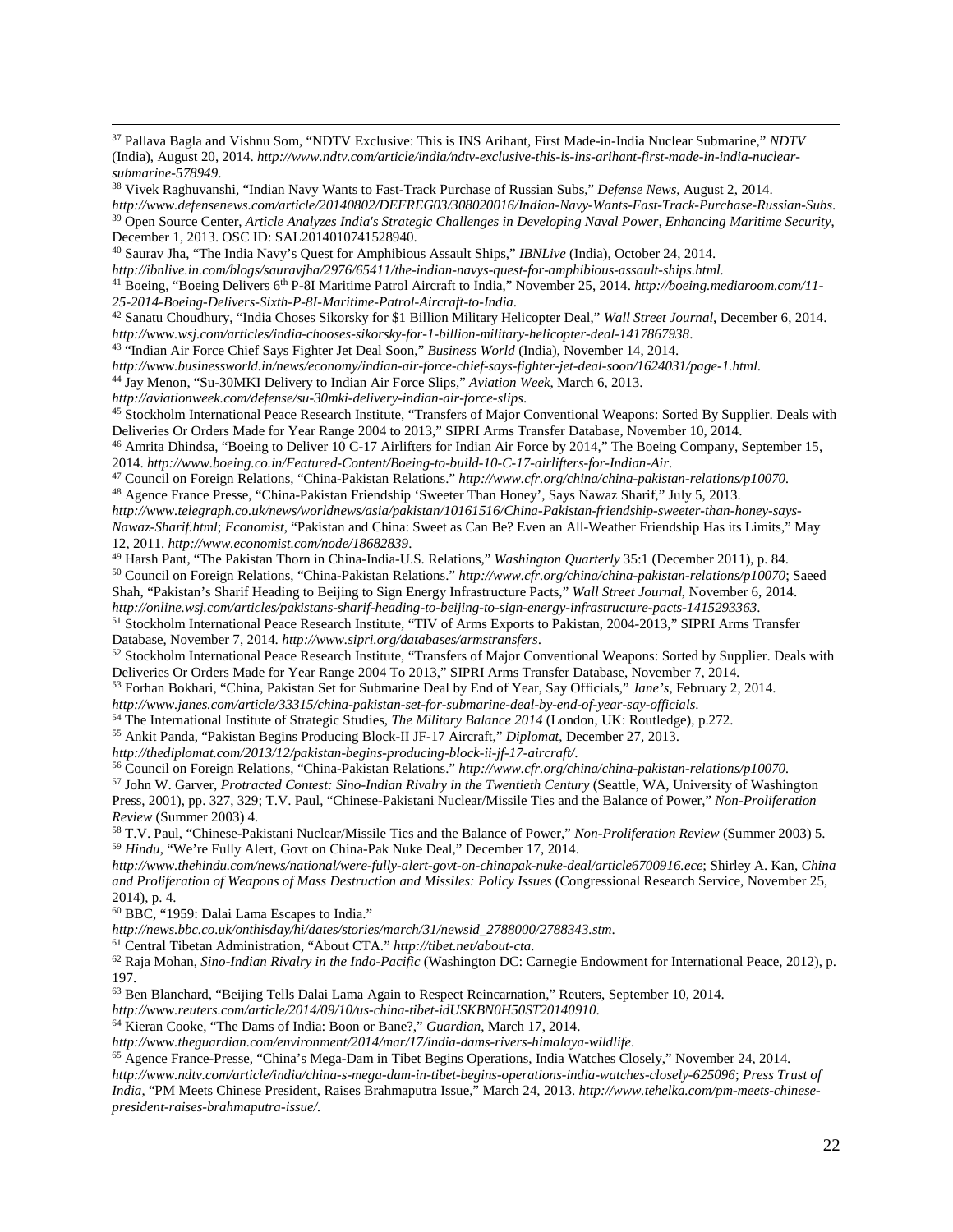<sup>66</sup> Tanvi Madan, "The Modi-Xi Summit and China-India Relations" (Washington, DC: The Brookings Institution, September 16, 2014). *http://www.brookings.edu/research/opinions/2014/09/16-modi-xi-summit-and-china-india-relations?;* Ayeshea Perera,

<sup>69</sup> Avantika Chilkoti, "India's IT Industry Turns East," *Financial Times*, February 15, 2013. *http://blogs.ft.com/beyond-*

*brics/2013/02/15/indias-it-industry-turns-east/*.

<sup>70</sup> Data from People's Bank of China, via CEIC.

<sup>71</sup> Data from World Bank Development Indicators.

<span id="page-22-9"></span><sup>72</sup> World Economic Forum, *The Global Enabling Trade Report 2014*, (Geneva, Switzerland, 2014) pp. 100, 160.

*http://www3.weforum.org/docs/WEF\_GlobalEnablingTrade\_Report\_2014.pdf*. 73 Data from World Bank Development Indicators.

<sup>74</sup> World Bank Doing Business rankings. *http://www.doingbusiness.org/rankings*.

<sup>75</sup> Data from World Bank Development Indicators.

<sup>76</sup> Karen Eggleston et al., "Will Demographic Change Slow China's Rise?" *Journal of Asian Studies* 72:3 (August 2013) 505.

<sup>77</sup> Worldometers. "Countries in the World (ranked by 2014 population)." *[http://www.worldometers.info/world-](http://www.worldometers.info/world-population/population-by-country)*

*[population/population-by-country.](http://www.worldometers.info/world-population/population-by-country)*

 $\overline{\phantom{a}}$ 

<sup>78</sup> Data from World Bank Development Indicators.

<span id="page-22-10"></span><sup>79</sup> M. Taylor Fravel, "China Views India's Rise: Deepening Cooperation, Managing Differences," in Ashley Tellis, Travis Tanner, and Jessica Keogh eds. *Asia Responds to its Rising Powers: China and India* (Seattle, WA, National Bureau of Asian Research, 2011), p. 81.

<span id="page-22-11"></span><sup>80</sup> Andrew North, "Premier Li Keqiang's Visit: India and China in Border Row Pledge," BBC, May 20, 2013. *[http://www.bbc.com/news/world-asia-india-22592770.](http://www.bbc.com/news/world-asia-india-22592770)*

<sup>81</sup> Xi Jinping, "Towards an Asian Century of Prosperity," *Hindu*, September 17, 2014. *[http://www.thehindu.com/todays-paper/tp](http://www.thehindu.com/todays-paper/tp-opinion/towards-an-asian-century-of-prosperity/article6417277.ece)[opinion/towards-an-asian-century-of-prosperity/article6417277.ece.](http://www.thehindu.com/todays-paper/tp-opinion/towards-an-asian-century-of-prosperity/article6417277.ece)*

<span id="page-22-12"></span>82Ayeshea Perera, "Live: Must Resolve Boundary Issues with China at the Earliest, Says Modi," *First Post* (India), September 18, 2014. *[http://www.firstpost.com/world/live-must-resolve-boundary-issues-with-china-at-the-earliest-says-modi-1716009.html.](http://www.firstpost.com/world/live-must-resolve-boundary-issues-with-china-at-the-earliest-says-modi-1716009.html)*

<sup>83</sup> Edward Schwarck, "Can China and India Cooperate in Afghanistan?,"*Diplomat*, October 1, 2014.

<span id="page-22-13"></span>*http://thediplomat.com/2014/10/can-china-and-india-cooperate-in-afghanistan/*.

<span id="page-22-14"></span>84 Ministry of External Affairs (India), "Joint Statement between the Republic of India and the People's Republic of China on Building a Closer Developmental Partnership," September 19, 2014. *http://www.mea.gov.in/bilateral-*

*documents.htm?dtl/24022/Joint+Statement+between+the+Republic+of+India+and+the+Peoples+Republic+of+China+on+Bu ilding+a+Closer+Developmental+Partnership*.

<span id="page-22-15"></span><sup>85</sup> Jonathan Watts, "China, India Agree to Cooperate on Climate Change Policy," *Guardian*, October 22, 2009.

<span id="page-22-16"></span>*http://www.theguardian.com/environment/2009/oct/22/china-india-climate-change-cooperation*.

<sup>86</sup> Annie Gowen, "Troops Face off at India-China Border as Nation's Leaders Meet," *Washington Post*, September 18, 2014. *http://www.washingtonpost.com/world/troops-face-off-at-india-china-border-as-leaders-of-nations-meet/2014/09/18/a86e7b8a-1962-4446-b80c-f038a57527f3\_story.html*.

<span id="page-22-0"></span><sup>87</sup> Press Trust of India, "China President Xi's India Visit: China Set to Pump Billions of Dollars in India; Outwit Japan," *Economic Times* (India), September 14, 2014. *http://articles.economictimes.indiatimes.com/2014-09-14/news/53904022\_1\_indiavisit-prime-minister-narendra-modi-railway*.

<span id="page-22-1"></span><sup>88</sup> Press Trust of India, "China President Xi's India Visit: China Set to Pump Billions of Dollars in India; Outwit Japan," *Economic Times* (India), September 14, 2014. *http://articles.economictimes.indiatimes.com/2014-09-14/news/53904022\_1\_indiavisit-prime-minister-narendra-modi-railway*.<br><sup>89</sup> Embassy of India in China, "Minutes of the First Meeting of the Joint Study Group of the Bangladesh-China-India-Myanmar

<span id="page-22-3"></span><span id="page-22-2"></span>Economic Corridor (BCIM EC)," December 20, 2013. *http://www.indianembassy.org.cn/newsDetails.aspx?NewsId=455*.

<span id="page-22-4"></span><sup>90</sup> Ministry of External Affairs (India), "Joint Statement between the Republic of India and the People's Republic of China on Building a Closer Developmental Partnership," September 19, 2014. *http://www.mea.gov.in/bilateral-*

*documents.htm?dtl/24022/Joint+Statement+between+the+Republic+of+India+and+the+Peoples+Republic+of+China+on+Bu ilding+a+Closer+Developmental+Partnership.*

<sup>91</sup> Bree Feng, "Deal Set on China-Led Infrastructure Bank," *New York Times*, October 24, 2014.

*http://www.nytimes.com/2014/10/25/world/asia/china-signs-agreement-with-20-other-nations-to-establish-internationaldevelopment-bank.html?\_r=0*.

<span id="page-22-5"></span><sup>92</sup> *Economic Times* (India), "BASIC Countries Ask Developed Nations to Walk the Talk for Climate Change," August 8, 2014. *http://articles.economictimes.indiatimes.com/2014-08-08/news/52594367\_1\_environmental-affairs-edna-molewa-durbanplatform-climate-change*.

<span id="page-22-6"></span><sup>93</sup> Ankit Panda, "Is Trilateral China-India-Russia Cooperation in Afghanistan Possible?," Diplomat, January 16, 2014. *http://thediplomat.com/2014/01/is-trilateral-china-india-russia-cooperation-in-afghanistan-possible/*.

<sup>94</sup> Li Hong, and Sharon Xiaowen Lin, "Do Emerging Markets Matter in the World Oil Pricing System? Evidence of Imported Crude by China and India," *Energy Policy* 39 (2011): 4624-4630.

<span id="page-22-7"></span><sup>&</sup>quot;Live: Must Resolve Boundary Issues with China at the Earliest, Says Modi," *Firstpost* (India), September 18, 2014. *http://www.firstpost.com/world/live-must-resolve-boundary-issues-with-china-at-the-earliest-says-modi-1716009.html*; Ayeshea

Perera, "Live: Ladakh Standoff Ends as India and China Retreat," *Firstpost* (India), September 18, 2014.

<sup>67</sup> Data from India's Ministry of Commerce and Industry, via CEIC.

<span id="page-22-8"></span><sup>68</sup> Data from India's Ministry of Commerce and Industry, via CEIC.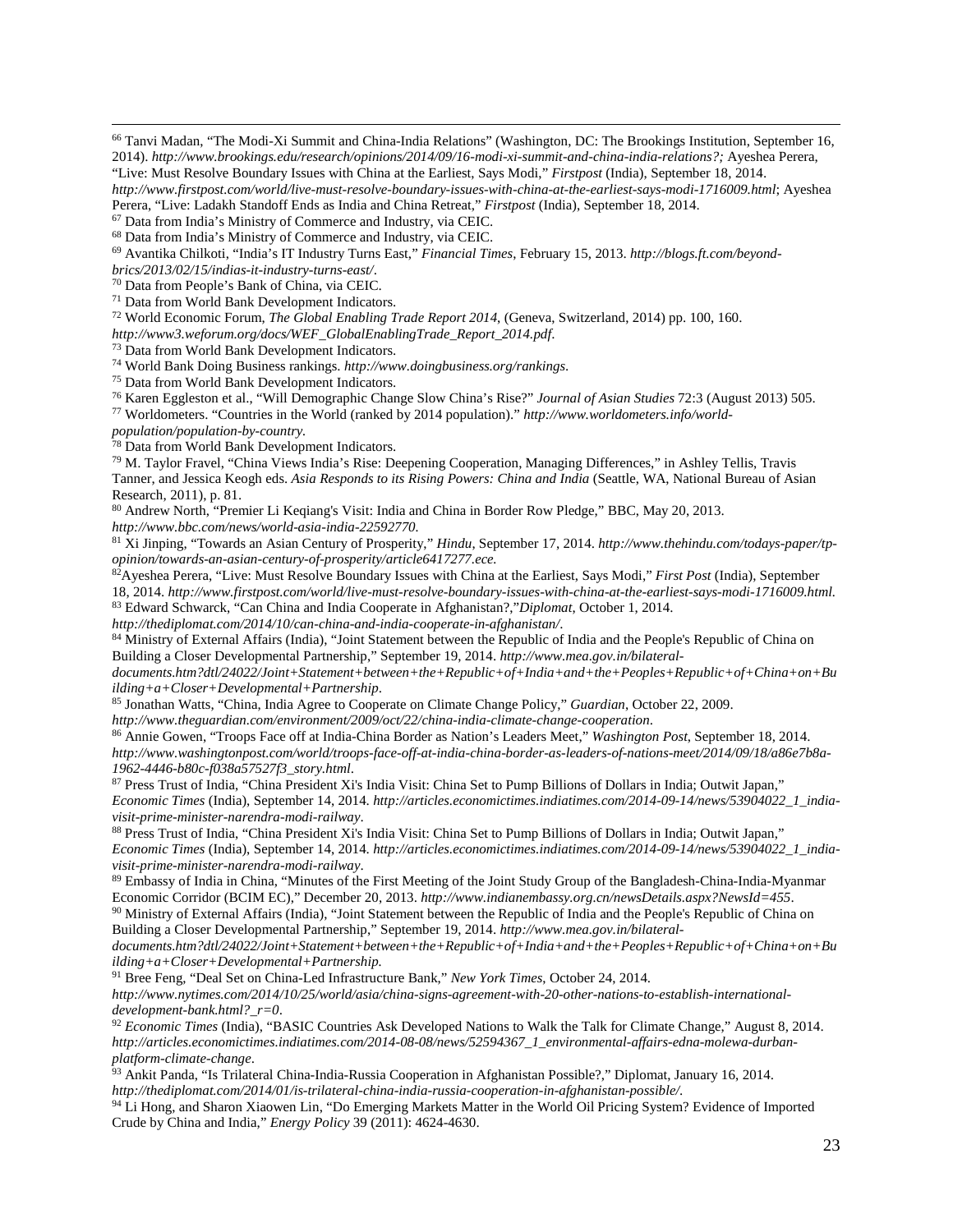<span id="page-23-7"></span><sup>95</sup> Shannon Tiezzi, "In New Plan, China Eyes 2020 Energy Gap," *Diplomat*, November 20, 2014.

 $\overline{\phantom{a}}$ 

*http://thediplomat.com/2014/11/in-new-plan-china-eyes-2020-energy-cap/*; Andreas Goldthau, "From the State to the Market and Back: Policy Implications of Changing Energy Paradigms," *Global Policy* 3:2 (May 2012): 205.

<span id="page-23-11"></span><sup>99</sup> Younkyoo Kim and Fabio Indeo, "The New Great Game in Central Asia Post 2014: The US 'New Silk Road' Strategy and Sino-Russian Rivalry," *Communist and Post-Communist Studies* 46 (2013): 278-283.

<span id="page-23-12"></span><sup>100</sup> "Q4 2013 China Ming Yang Wind Power Group Limited Earnings Conference Call – Final," *CQ FD Disclosur*e, April 7, 2014, via Factiva.

<span id="page-23-13"></span><sup>101</sup> Ministry of External Affairs (India), "Joint Statement between the Republic of India and the People's Republic of China on Building a Closer Developmental Partnership," September 19, 2014. *http://www.mea.gov.in/bilateral-*

<span id="page-23-14"></span>*documents.htm?dtl/24022/Joint+Statement+between+the+Republic+of+India+and+the+Peoples+Republic+of+China+on+Bu ilding+a+Closer+Developmental+Partnership*.

<span id="page-23-15"></span><sup>102</sup> White House, "U.S.-India Joint Statement*,*" September 30, 2014. *[http://www.whitehouse.gov/the-press-office/2014/09/30/us](http://www.whitehouse.gov/the-press-office/2014/09/30/us-india-joint-statement)[india-joint-statement](http://www.whitehouse.gov/the-press-office/2014/09/30/us-india-joint-statement)*; Office of the Spokesperson, U.S. Department of State, "U.S.-India Security Partnership," September 30, 2014. *http://www.state.gov/r/pa/prs/ps/2014/09/232330.htm*.

<span id="page-23-16"></span>103 Agence France-Presse, "India Increases Defense Spending, Invites Foreign Investment," *Defense News*, July 10, 2014. *http://www.defensenews.com/article/20140710/DEFREG03/307100029/India-Increases-Defense-Spending-Invites-Foreign-Investment*.

<sup>104</sup> S. Amer Latif and Nicholas Lombardo, *U.S.-India Defense Trade* (Center for Strategic and International Studies, June 2012), p. 44*[. http://csis.org/files/publication/120703\\_Latif\\_USIndiaDefense\\_Web.pdf.](http://csis.org/files/publication/120703_Latif_USIndiaDefense_Web.pdf)*

<sup>105</sup> S. Amer Latif and Nicholas Lombardo, *U.S.-India Defense Trade* (Center for Strategic and International Studies, June 2012), p. 45*[. http://csis.org/files/publication/120703\\_Latif\\_USIndiaDefense\\_Web.pdf.](http://csis.org/files/publication/120703_Latif_USIndiaDefense_Web.pdf)*

<sup>106</sup> Stockholm International Peace Research Institute, "TIV of Arms Exports to India, 2004-2013," SIPRI Arms Transfer Database, November 7, 2014. *http://www.sipri.org/databases/armstransfers*.

<sup>107</sup> Stockholm International Peace Research Institute, "TIV of Arms Exports to India, 2004-2013," SIPRI Arms Transfer Database, November 7, 2014. *http://www.sipri.org/databases/armstransfers*.

<sup>108</sup> S. Amer Latif and Nicholas Lombardo, *U.S.-India Defense Trade* (Center for Strategic and International Studies, June 2012), pp. 12-14*. [http://csis.org/files/publication/120703\\_Latif\\_USIndiaDefense\\_Web.pdf](http://csis.org/files/publication/120703_Latif_USIndiaDefense_Web.pdf)*; Alan Kronstadt and Sonia Pinto, *U.S.-India* 

<sup>109</sup> Sanatu Choudhury, "Defense Deals Likely on Agenda as India's Modi Visits U.S.," Wall Street Journal, September 26, 2014. *http://online.wsj.com/articles/defense-deals-likely-on-agenda-as-indias-modi-visits-u-s-1411726479*.

<sup>110</sup> Rama Lakshmi, "India is the World's Largest Arms Importer. It Aims to be a Big Weapon's Dealer, Too," *Washington Post*, November 16, 2014. *http://www.washingtonpost.com/world/asia\_pacific/india-is-the-worlds-largest-arms-importer-it-aims-tobe-a-big-weapons-dealer-too/2014/11/15/10839bc9-2627-4a41-a4d6-b376e0f860ea\_story.html*.

<span id="page-23-0"></span><sup>111</sup> S. Amer Latif, *U.S.-India Military Engagement: Steady as They Go* (Center for Strategic and International Studies, December 2012), p. 16.

<span id="page-23-1"></span><sup>112</sup> S. Amer Latif, *U.S.-India Military Engagement: Steady as They Go* (Center for Strategic and International Studies, December 2012), pp. 8, 11, 16.

<sup>113</sup> S. Amer Latif, *U.S.-India Military Engagement: Steady as They Go* (Center for Strategic and International Studies, December 2012), p. 22.

<sup>114</sup> S. Amer Latif, *U.S.-India Military Engagement: Steady as They Go* (Center for Strategic and International Studies, December 2012), pp. 34, 39, 40.

<sup>115</sup> Defence Now, "India and Singapore Army Hold Annual Joint Military Exercises."

<span id="page-23-2"></span>*[http://www.defencenow.com/news/103/india-and-singapore-army-hold-annual-joint-military-exercises.html.](http://www.defencenow.com/news/103/india-and-singapore-army-hold-annual-joint-military-exercises.html)*

<sup>116</sup> Niharika Mandhana, "Japan to Join U.S.-India Military Exercises," *Wall Street Journal*, July 22, 2014.

<span id="page-23-3"></span>*[http://online.wsj.com/articles/japan-to-join-u-s-india-military-exercises-1406043468.](http://online.wsj.com/articles/japan-to-join-u-s-india-military-exercises-1406043468)*

<sup>117</sup> *Shifting Composition of Asian-Pacific Security Architecture* (Asia Pacific Foundation of Canada, February 2014), *http://www.asiapacific.ca/sites/default/files/security architecture*  $v4.pdf$ .

<sup>118</sup> Sanjeev Miglani, "India to Supply Vietnam with Naval Vessels amid China Disputes," Reuters, October 28, 2014[.](http://www.asiapacific.ca/sites/default/files/security_architecture_v4.pdf)

<span id="page-23-4"></span>*http://in.reuters.com/article/2014/10/28/india-vietnam-idINKBN0IH0L020141028*; Sudhi Ranjan Sen, "To Counter China, Indian BrahMos Missiles, Patrol Boats for Vietnam?," *NDTV* (India), October 28, 2014. *http://www.ndtv.com/article/india/to-counterchina-indian-brahmos-missiles-patrol-boats-for-vietnam-612652*.

<span id="page-23-5"></span><sup>119</sup> Vivek Raghuvanshi, "Indo-S. Korean Defense Ties Deepen with Minesweeper Purchase," *Defense News*, October 15, 2013.*[http://www.defensenews.com/article/20131015/DEFREG03/310150015/Indo-S-Korean-Defense-Ties-Deepen-](http://www.defensenews.com/article/20131015/DEFREG03/310150015/Indo-S-Korean-Defense-Ties-Deepen-Minesweeper-Purchase)[Minesweeper-Purchase](http://www.defensenews.com/article/20131015/DEFREG03/310150015/Indo-S-Korean-Defense-Ties-Deepen-Minesweeper-Purchase)*.

<span id="page-23-6"></span><sup>120</sup> Ministry of External Affairs (India), *Tokyo Declaration for India - Japan Special Strategic and Global Partnership*, September 1, 2014.

<span id="page-23-8"></span><sup>96</sup> R. Evan Ellis, "China, Russia, India, and the Venezuelan Petroleum Industry," *Latin Trade Magazine*, December 11, 2013. *http://latintrade.com/china-russia-india-and-the-venezuelan-petroleum-industry/*; Argus Media, "Caracas Restructures China Oil-Backed Loans," October 28, 2014. *https://www.argusmedia.com/News/Article?id=938771*.

<span id="page-23-10"></span><span id="page-23-9"></span><sup>97</sup> Ben Laidler et al, "South-South Special: What a Globalizing China Means for LatAm" (HSBC Global Research, November 2013), p. 17.

<sup>98</sup> Utpal Bhaskar, "India Trumps China for Brazil Offshore Block," *Mint*, October 15, 2013, via Factiva.